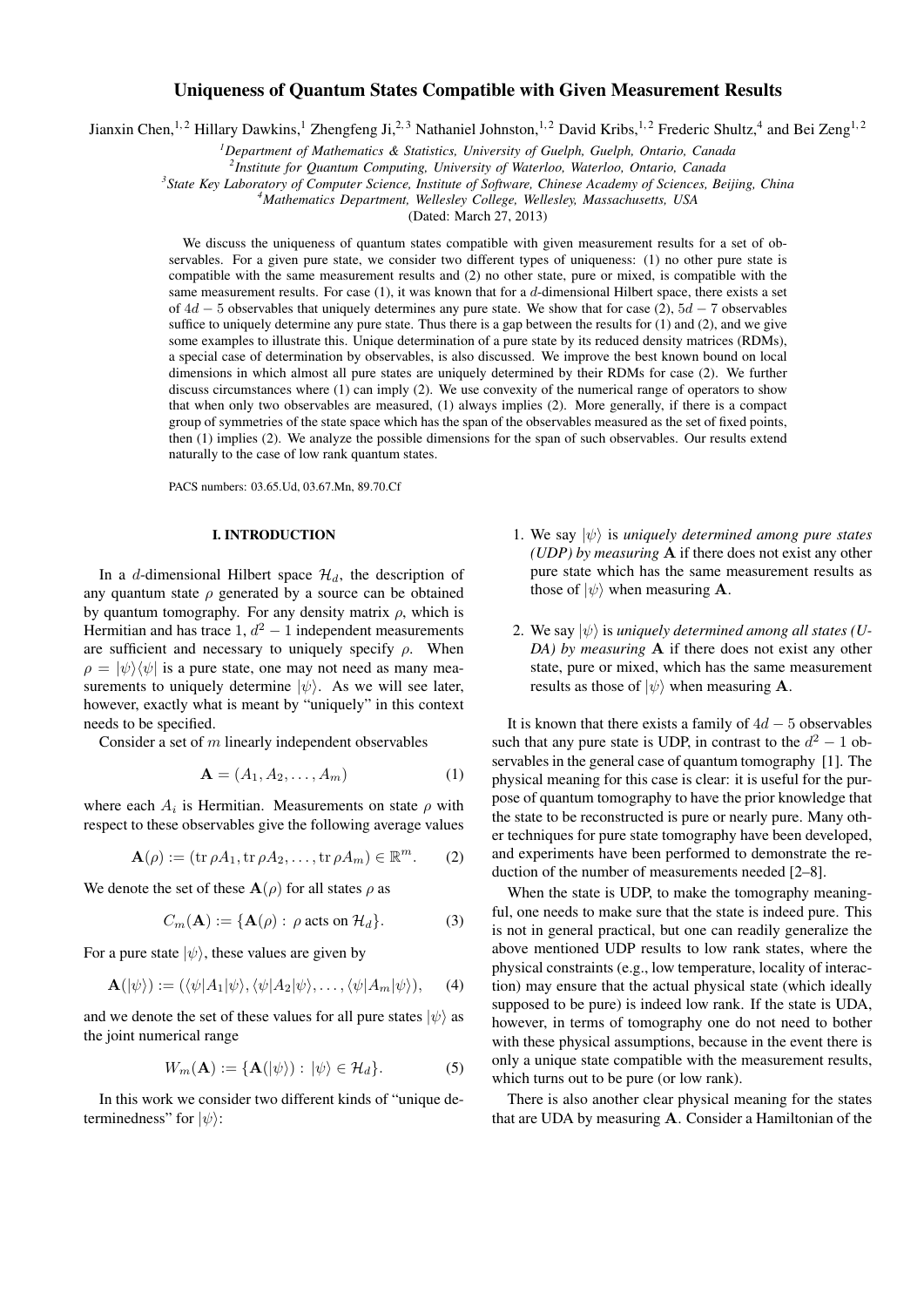form

$$
H_{\mathbf{A}} = \sum_{i=1}^{m} \alpha_i A_i.
$$
 (6)

Then any unique ground state  $|\psi\rangle$  of  $H_A$  is UDA by measuring A. This is easy to verify: if there is any other state  $\rho$  that gives the same measurement results, then  $\rho$  has the same energy as that of  $|\psi\rangle$ , which is the ground state energy. Therefore, any pure state in the range of  $\rho$  must also be a ground state, which contradicts the fact that  $|\psi\rangle$  is the unique ground state. In other words, UDA is a necessary condition for  $|\psi\rangle$  to be a unique ground state of  $H_A$ . It is in general not sufficient, but the exceptions are likely rare [9, 10].

The uniqueness properties for pure states, for both UDP and UDA, have also been studied extensively in the case of multipartite quantum systems, where the observables correspond to reduced density matrices (RDMs). That is, the observables are chosen to act nontrivially on only some subsystems. For an *n*-particle system and a constant  $k < n$ , there are a total of  $\binom{n}{k}$  k-RDMs, and the corresponding measurements **A** are those  $\leq k$ -body operators. For example, for a three-qubit system and  $k = 2$ , one can choose **A** as all the one and twoparticle Pauli operators. Of course, one can also choose to look at some of the  $\binom{n}{k}$ -RDMs, rather than all of them. For instance, for a three-particle system, one can look at 2-RDMs of particle pairs  $\{1, 2\}$  and  $\{1, 3\}$ .

It is known that almost all three-qubit pure states are UDA by their 2-RDMs [11]. These authors also show that UDP implies UDA for three-qubit pure states, for 2-RDMs. This result can be further improved to 2-RDMs of particle pairs  $\{1, 2\}$ and  $\{2, 3\}$  [9]. More generally one can consider a threeparticle system of particles 1, 2, 3 with Hilbert spaces whose dimensions are  $d_1, d_2, d_3$ , respectively. If  $d_1 \geq d_2 + d_3 - 1$ , then almost all pure states are UDA by their 2-RDMs of particle pairs  $\{1, 2\}$  and  $\{1, 3\}$ . In contrast, if  $d_1 \geq 2$ , then almost all pure states are UDP by their 2-RDMs of particle pairs  $\{1, 2\}$  and  $\{1, 3\}$ , as shown by Diosi [12].

For *n*-particle quantum systems with equal dimensional subsystems, almost all pure states are UDA by their k-RDMs of just over half of the parties (i.e.,  $k \sim n/2$ ). Furthermore,  $\sim n/2$  properly chosen RDMs among all the  $\binom{n}{k}$  k-RDMs suffice [13]. W-type states are UDA by their 2-RDMs, and  $n - 1$  of those 2-RDMs are enough [14]. General symmetric Dicke states are UDA by their 2-RDMs [15]. It has been shown that the only n-particle pure states which cannot be UDP by their  $(n - 1)$ -RDMs are those GHZ-type states, and the result is further improved to the case of UDA [16]. Their results also show that UDP implies UDA for  $n$ -qubit pure states, for  $(n - 1)$ -RDMs.

Despite these many results, there is no systematic study of these two different types of uniqueness for pure states. This will be the focus of this paper, where we are interested in knowing for given measurements A, whether UDP and UDA are the same, or are different. We will give a general argument that there is a gap between the number of observables needed for the two different cases. However, in many interesting

circumstances, they can coincide. Our discussions extend naturally to the case of low rank quantum states instead of just pure states. Here one can also look at two kinds of uniqueness when measuring given observables A: one is uniqueness among all low rank states, the other is among all states of any rank.

We organize the paper as follows. In Sec. II, we first show that there is a set of  $5d-7$  observables that insures every pure state is UDA; which should be compared to the UDP result  $4d - 5$ . Thus in general there is a gap between the optimal results for the UDP and UDA cases, and we illustrate this with some examples. Sec. III discusses the case of observables corresponding to RDMs of a multipartite quantum state, where for the three particle case, we show that if  $d_1 \ge \min(d_2, d_3)$ , then almost all pure states are UDA by their 2-RDMs of particle pairs  $\{1, 2\}$  and  $\{1, 3\}$ , improving the bounds given in [17]. However this still leaves a gap with the Diosi result for the case of UDP in [12]. We further discuss circumstances where UDP can imply UDA for all pure states. In Sec. IV, we show that when there are only two independent measurements performed, then UDP always implies UDA, by making use of convexity of the numerical range of operators. In a more general case, if there is a compact group of symmetries of the state space which has the span of the operators measured as its set of fixed points, then UDP implies UDA for all pure states. We analyze the possible dimensions for those fixed point sets. A summary and some discussions are included in Sec. VI.

## II. THE NUMBER OF OBSERVABLES FOR UDA

In this section, we discuss the minimum number of observables needed to have all pure states be UDA. We start by choosing a Hermitian basis  $\{\lambda_i\}_{i=0}^{d^2-1}$  for the operators on  $\mathcal{H}_d$ . Without loss of generality we choose  $\lambda_0 = I$ , the identity operator on  $\mathcal{H}_d$ , which has trace d. We further require that the  $\lambda_i$ 's are orthogonal, in the sense that for  $i, j \geq 0$ ,

$$
\operatorname{tr}\lambda_i\lambda_j = d(d-1)\delta_{ij}.\tag{7}
$$

The  $d \times d$  Hermitian matrices form a real inner product space with inner product  $\langle A, B \rangle = \text{tr}(AB)$ , so such a basis  $\{\lambda_i\}_{i=0}^{d^2-1}$  exists for any dimension d. For instance, for the qubit case  $(d = 2)$ , we can choose the Pauli basis

$$
\lambda_1 = \begin{pmatrix} 0 & 1 \\ 1 & 0 \end{pmatrix}, \ \lambda_2 = \begin{pmatrix} 0 & -i \\ i & 0 \end{pmatrix}, \ \lambda_3 = \begin{pmatrix} 1 & 0 \\ 0 & -1 \end{pmatrix}.
$$
 (8)

For the qutrit case ( $d = 3$ ), one can choose  $\lambda_i =$ √  $3M_i$  for  $i > 0$ , where  $M_i$ s are the Gell-Mann matrices given by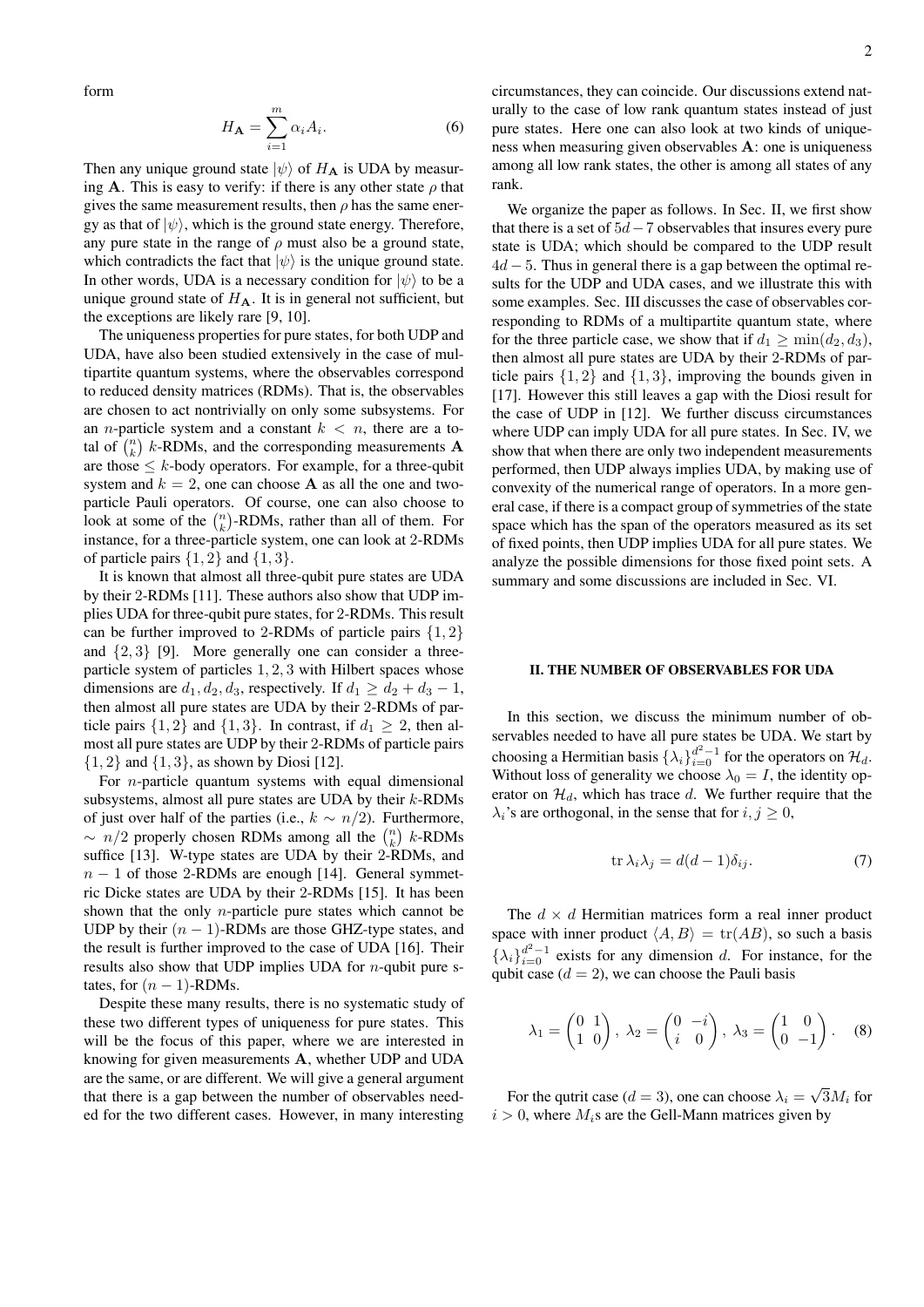$$
M_1 = \begin{pmatrix} 0 & 1 & 0 \\ 1 & 0 & 0 \\ 0 & 0 & 0 \end{pmatrix}, \t M_2 = \begin{pmatrix} 0 & -i & 0 \\ i & 0 & 0 \\ 0 & 0 & 0 \end{pmatrix},
$$
  
\n
$$
M_3 = \begin{pmatrix} 1 & 0 & 0 \\ 0 & -1 & 0 \\ 0 & 0 & 0 \end{pmatrix}, \t M_4 = \begin{pmatrix} 0 & 0 & 1 \\ 0 & 0 & 0 \\ 1 & 0 & 0 \end{pmatrix},
$$
  
\n
$$
M_5 = \begin{pmatrix} 0 & 0 & -i \\ 0 & 0 & 0 \\ i & 0 & 0 \end{pmatrix}, \t M_6 = \begin{pmatrix} 0 & 0 & 0 \\ 0 & 0 & 0 \\ 0 & 1 & 0 \end{pmatrix},
$$
  
\n
$$
M_7 = \begin{pmatrix} 0 & 0 & 0 \\ 0 & 0 & -i \\ 0 & i & 0 \end{pmatrix}, \t M_8 = \frac{1}{\sqrt{3}} \begin{pmatrix} 1 & 0 & 0 \\ 0 & 1 & 0 \\ 0 & 0 & -2 \end{pmatrix}.
$$
 (9)

For general *d*, one can choose  $\lambda_i = \sqrt{\frac{d(d-1)}{2}} M_i$  for  $i > 0$ , where  $M_i$ s are the generalized Gell-Man matrices.

We can now write any density operator  $\rho$  as

$$
\rho = \frac{1}{d}(I + \vec{r} \cdot \vec{\lambda}),\tag{10}
$$

where  $\vec{\lambda} = (\lambda_1, \lambda_2, \ldots, \lambda_{d^2-1})$ , and where  $\vec{r}$  $(r_1, r_2, \ldots, r_{d^2-1})$  has real entries.

We have tr  $\rho^2 \leq 1$ , therefore  $\vec{r} \cdot \vec{r} \leq 1$ , and the equality holds if  $\rho$  is a pure state. However, not every state satisfying  $\vec{r} \cdot \vec{r} = 1$  is a pure state. Indeed,  $\rho$  is a pure state if and only if  $\rho^2 = \rho$ , which gives equations that  $\vec{r}$  needs to satisfy.

If one of the observables is a multiple of the identity, then we can drop it from the list of observables without affecting UDA and UDP. If two states agree on an observable  $A_i$ , then they agree on  $A_i + tI$  for any real scalar t, so we can adjust each of the observables  $A = (A_1, \ldots, A_m)$  to have trace zero without affecting UDA or UDP. Hence hereafter we assume all  $A_i$  are traceless.

For any observable  $A_i$ , we can expand in terms of  $\{\lambda_i\}$  as

$$
A_i = \sum_{j=1}^{d^2-1} \alpha_{ij} \lambda_j.
$$
 (11)

Then the average value of  $A_i$  is given by

$$
\text{tr}(A_i \rho) = \frac{1}{d} (d + \sum_j r_j \alpha_{ij} d(d - 1)) = 1 + (d - 1)\vec{r} \cdot \vec{\alpha_i}, \tag{12}
$$

where  $\vec{\alpha_i} = {\alpha_{i1}, \alpha_{i2}, \dots, \alpha_{i(d^2-1)}}$ .

To discuss the problem for any pure state to be UDA, the constant 1 and constant factor  $d-1$  can be ignored, as these are the same constants for all states. Therefore we have

$$
\text{tr}(A_i \rho) \sim \vec{r} \cdot \vec{\alpha_i},\tag{13}
$$

where  $\sim$  means that the average value of  $A_i$  for the state  $\rho$  is geometrically equivalent to the projection of  $\vec{r}$  onto  $\vec{\alpha_i}$ .

Alternatively, define  $T : \mathbb{R}^{d^2-1} \to \mathbb{R}^m$  by  $T(\vec{r}) = (\vec{r} \cdot \vec{r})$  $\alpha_1, \ldots, \vec{r} \cdot \vec{\alpha}_m$ ). Let L be the linear subspace of  $\mathbb{R}^{d^2-1}$  spanned by  $\vec{\alpha}_1, \ldots, \vec{\alpha}_m$ , and let  $\pi$  be the orthogonal projection

from  $\mathbb{R}^{d^2-1}$  onto L. Then  $\pi$  and T have the same kernel, namely  $L^{\perp}$ . Thus for states  $\rho_1, \rho_2$ , we have  $T(\rho_1) = T(\rho_2)$  if and only if  $\pi(\rho_1) = \pi(\rho_2)$ , so in considering UDA and UDP we can treat  $T$  as being the orthogonal projection onto  $L$ .

If we subtract the density matrix  $I/d$  from all states, then the translated set of states sits in the real  $d^2 - 1$  dimensional subspace of trace zero Hermitian matrices. In this sense, we are actually working with real geometry in  $\mathbb{R}^{d^2-1}$ . All quantum states then sit inside the  $d^2 - 1$ -dimensional unit ball, with pure states corresponding to unit vectors, but not every vector on the unit  $d^2 - 2$ -dimensional sphere is a pure state. The observables span an  $m$ -dimensional subspace that all the quantum states will be projected onto. We will simply say the subspace is spanned by  $A$  when no confusion arises, and we will no longer distinguish an operator  $A_i$  from the corresponding vector  $\vec{\alpha_i}$ . Indeed we only consider the real span of **A**, and we denote it by  $S(A)$ . For each  $S(A)$ , there is an orthogonal subspace in  $\mathbb{R}^{d^2-1}$  of dimension  $d^2-1-m$ , which we denote by  $S(A)^{\perp}$ . Here we are taking the orthogonal complement in the space of traceless Hermitian matrices, so that every  $V \in S(A)^{\perp}$  is traceless.

We now are ready to state our first theorem.

# **Theorem 1.** *For a d-dimensional system*  $(d > 2)$ *, there exists a set of* 5d−7 *observables for which every pure state is UDA.*

To see why this is the case, note that in the above-mentioned geometrical picture, it is clear that a pure state  $|\psi\rangle\langle\psi|$  is UDA by measuring A if there does not exist any operator  $V \in \mathcal{S}(\mathbf{A})^{\perp}$ , such that  $|\psi\rangle\langle\psi| + V$  is positive. One sufficient condition will then be that any operator  $V \in S(A)^{\perp}$  has at least two positive and two negative eigenvalues. We will use this sufficient condition to construct a desired  $S(A)^{\perp}$ .

In order to construct  $S(A)^{\perp}$ , we provide a set of  $m = d^2 - 5d + 6$  linearly independent Hermitian matrices  $H_1, H_2, \ldots, H_m \in M_d(\mathbb{C})$  explicitly, such that the Hermitian matrix

$$
\sum_{j=1}^m r_j H_j
$$

has at least two positive eigenvalues for any nonzero real vector  $r = (r_j) \in \mathbb{R}^m$ .

Our construction is motivated by and similar to the diagonal filling technique used in Ref. [18], but along the other direction of the diagonals.

This then means that measuring  $d^2 - 1 - (d^2 - 5d + 6) =$  $5d - 7$  observables is enough for any pure state to be UDA, which proves the theorem. There are indeed technical details to be clarified that we leave to Appendix A.

If we compare our results with those given in [1], which shows that measuring  $4d - 5$  observables are enough for any pure state to be UDP, there exists an obvious gap. We claim that this gap indeed cannot be closed in general. To see this, let us look at the simplest case of  $d = 3$ , where the results just compared state that 7 observables are enough for any pure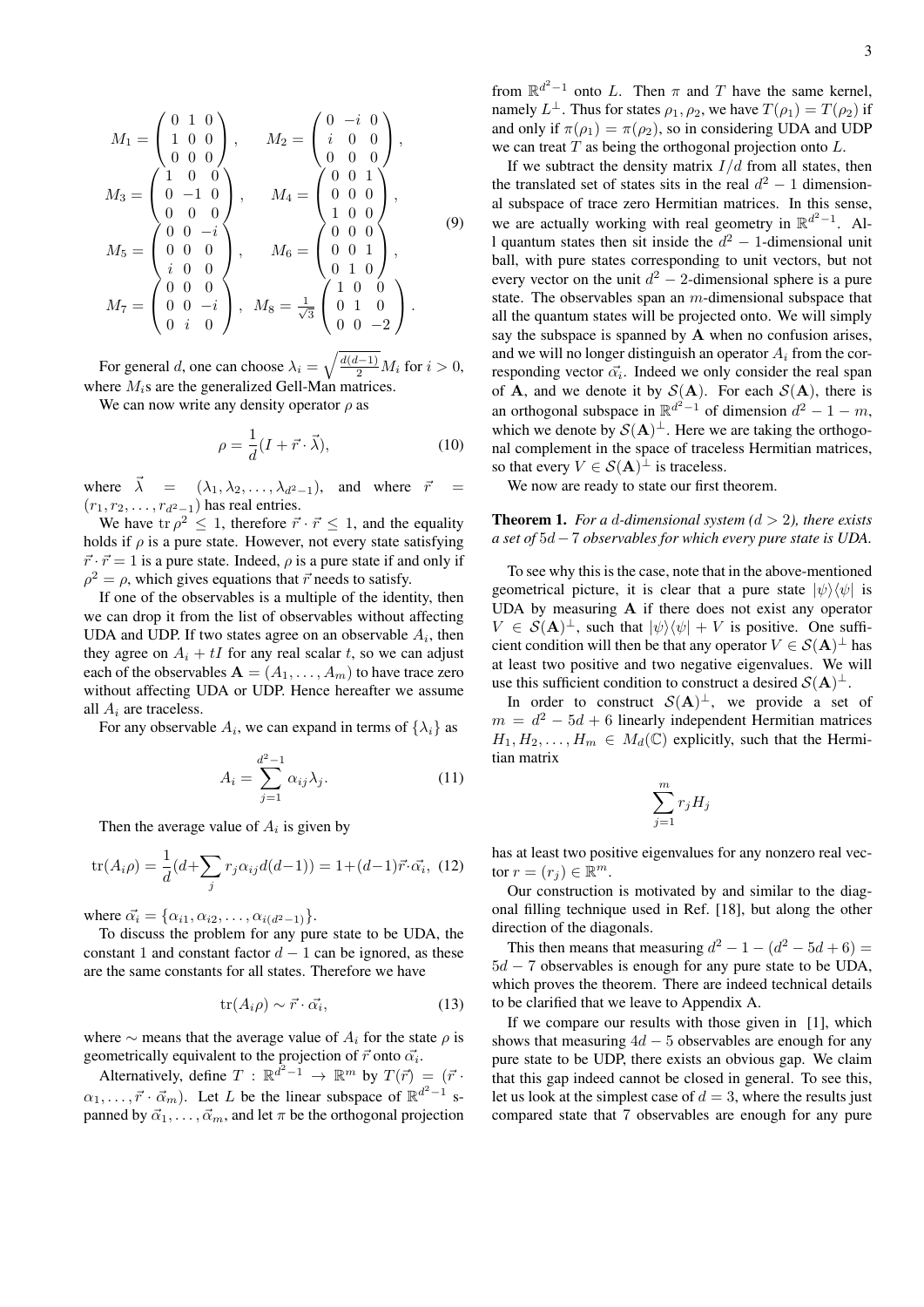state to be UDP but 8 observables are enough for any pure state to be UDA.

If one can measure a particular set A with 7 observables and have all pure states be UDA, then also every state also must be UDP for measuring A. According to [1], this only happens if  $S(A)^{\perp}$  contains a single invertible traceless operator  $V$ , meaning  $V$  is rank 3. Without loss of generality we can assume the largest eigenvalue  $V$  to be positive with an eigenstate  $|\psi\rangle$ . Then  $|\psi\rangle$  is not UDA by measuring **A** since as observed in [1] there exists a mixed state which also has the same average values as those of  $|\psi\rangle$ . Therefore, one cannot only measure 7 observables for all pure states to be UDA.

For general d, our construction needs  $5d - 7$  observables. We do not know whether this is the optimal construction, but it is very unlikely one can get this down to  $4d - 5$ . In other words, in general UDA and UDP for pure states should be indeed two different concepts and there should always be gaps between the number of observables needed to be measured for each case to uniquely determine any pure quantum state. This is one exception though, which is for the qubit case (i.e.,  $d = 2$ ) where it is shown in [1] that for all pure states to be UDP, one needs to measure  $3 = 2^2 - 1$  variables, which then uniquely determine any quantum state among all states.

Finally, we remark that our results in Theorem 1 naturally extend to the case of low rank states. That is, for a rank  $q <$  $d/2$  quantum state  $\rho$ , we can similarly consider two different cases: (1)  $\rho$  is uniquely determined by measuring **A** among all rank  $\leq q$  states (which was considered in [1]) (2)  $\rho$  is uniquely determined by measuring A among all quantum states of any rank.

**Theorem 2.** For a d-dimensional system  $(d > 2)$  measuring  $(4q+1)d - (4q<sup>2</sup>+2q+1)$  *observables is enough for a rank* ≤ q *state to be uniquely determined among all states.*

Compared to the results in [1], where  $4q(d-q)-1$  observables are needed to uniquely determine any rank  $\leq q$  states among all rank  $\leq q$  states, when d is large the difference in the leading term has a  $d$  gap. The proof idea is similar to that of Theorem 1, so we leave the details to Appendix A.

#### III. THE CASE OF REDUCED DENSITY MATRICES

In this section we discuss the case where the Hilbert space  $\mathcal{H}_d$  is a multipartite quantum system, where the observables correspond to the reduced density matrices (RDMs). That is, the observables are chosen to be acting nontrivially only on some subsystems. For instance, for a three-qubit system, the observables corresponding to the 2-RDMs of particle pairs {1, 2} can be chosen as

$$
\mathbf{A} = \begin{cases} (X_1, X_2, Y_1, Y_2, Z_1, Z_2) \\ X_1 X_2, X_1 Y_2, X_1 Z_2, Y_1 X_2, Y_1 Y_2, \\ Y_1 Z_2, Z_1 X_2, Z_1 Y_2, Z_1 Z_2), \end{cases} \tag{14}
$$

where  $X_i, Y_i, Z_i$  are Pauli X, Y, Z operators acting on the *i*th qubit.

For simplicity in this section we consider only 3-particle systems, labeled by 1, 2, 3, and each with Hilbert space dimension  $d_1, d_2, d_3$ , respectively. That is,  $\mathcal{H}_d = \mathcal{H}_{d_1} \otimes \mathcal{H}_{d_2} \otimes$  $\mathcal{H}_{d_3}$  and  $d = d_1 d_2 d_3$ . Nevertheless, our method naturally extends to systems of more than 3-particles.

Recall that for a three particle system, it is known that almost all three-qubit pure states are UDA by their 2- RDMs [11]. This result can be further improved to 2-RDMs of particle pairs  $\{1, 2\}$  and  $\{2, 3\}$  [9]. More generally, if  $d_1 \geq d_2 + d_3 - 1$ , then almost all pure states are UDA by their 2-RDMs of particle pairs  $\{1, 2\}$  and  $\{1, 3\}$  [17]. In contrast, if  $d_1 \geq 2$ , then almost every pure state is UDP by its 2-RDMs of particle pairs  $\{1, 2\}$  and  $\{1, 3\}$  [12].

We notice that different from the discussion in Sec. II, one no longer considers uniqueness for all pure states, but 'almost all' of them. This means there exists a measure zero set of pure states which are not uniquely determined. For instance, for the three qubit case, any state which is local unitarily equivalent to the GHZ type state

$$
|GHZ\rangle_{\text{type}} = a|000\rangle + b|111\rangle \tag{15}
$$

cannot be UDP, as any state of the form  $a|000\rangle + be^{i\theta}|111\rangle$  has the same 2-RDMs as those of  $|GHZ\rangle$ <sub>type</sub>. This means that, for a three qubit pure state  $|\psi\rangle$ , it is either UDA, or not UDP. In other words, if any three qubit pure state  $|\psi\rangle$  is UDP, then it is UDA by its 2-RDMs of particle pairs {1, 2} and {1, 3}. In this sense, we say in this case UDP implies UDA for all pure states.

However, for the general case of a three particle system, there is a gap between known results of UDA and UDP. Our following result improves the bound for the UDA case.

**Theorem 3.** *If*  $d_1 \geq \min(d_2, d_3)$ , then almost every tripartite  $q$ uantum state  $|\phi\rangle \in \mathcal{H}_{d_1} \otimes \mathcal{H}_{d_2} \otimes \mathcal{H}_{d_3}$  is UDA by its 2-RDMs *of particle pairs* {1, 2} *and* {1, 3}*,*

To see why this is the case, an arbitrary pure state  $|\phi\rangle$  of this system can be written as

$$
|\phi\rangle_{123} = \sum_{i=1}^{d_1} \sum_{j=1}^{d_2} \sum_{k=1}^{d_3} c_{ijk} |i\rangle_1 |j\rangle_2 |k\rangle_3.
$$
 (16)

If there is another state  $\rho$  which agrees with  $|\phi\rangle$  in its subsystems  $\{1, 2\}$  and  $\{1, 3\}$ , then we can find a pure state  $|\psi\rangle_{1234} \in \mathcal{H}_{d_1} \otimes \mathcal{H}_{d_2} \otimes \mathcal{H}_{d_3} \otimes \mathcal{H}_{d_4}$  which agrees with  $\rho$  on the subsystem  $\{1, 2, 3\}$  and also agrees with  $|\phi\rangle_{123}$  in subsystems  $\{1,2\}$  and  $\{1,3\}$ .

Since the rank of the 2-RDM of the subsystem  $\{1, 2\}$  is at most  $d_3$ , the pure state  $|\psi\rangle_{1234}$  can be written as a superposition of  $|v_l\rangle|E_l\rangle$  as follows.

$$
|\psi\rangle_{1234} = \sum_{l=1}^{d_3} |v_l\rangle |E_l\rangle \tag{17}
$$

where

$$
|v_l\rangle = \sum_{i=1}^{d_1} \sum_{j=1}^{d_2} c_{ijl} |i\rangle_1 |j\rangle_2
$$
 (18)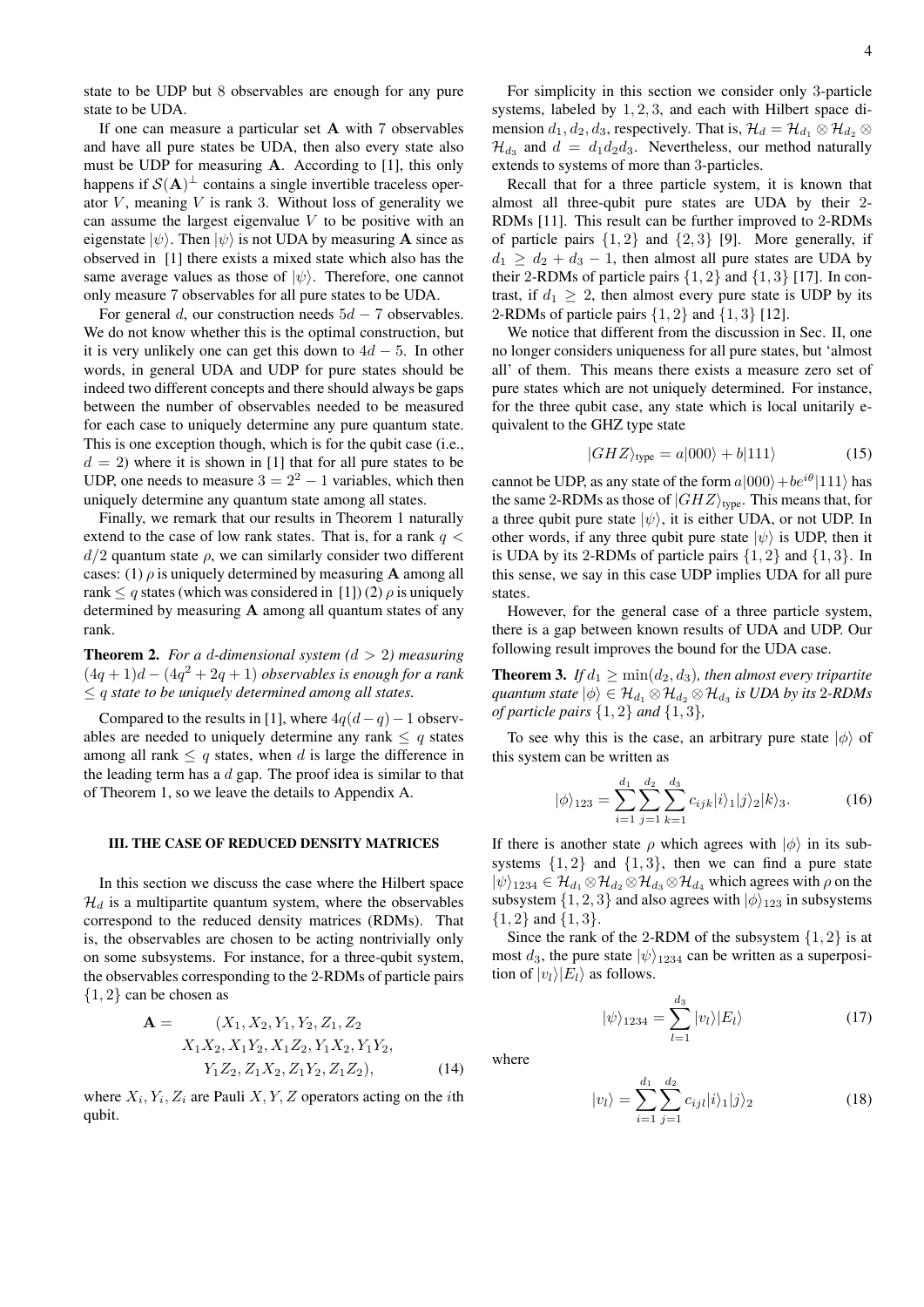for any  $1 \leq l \leq d_3$ . Here  $\{|E_l\rangle\}_{i=1}^{d_3}$  will be vectors (perhaps unnormalized) in  $\mathcal{H}_{d_3} \otimes \mathcal{H}_{d_4}$ .

The states  $\{|E_l\rangle\}_{i=1}^{d_3}$  can be chosen to be orthonormal vectors in the subsystem  $\mathcal{H}_{d_3}\otimes\mathcal{H}_{d_4}$ , and then for almost all states  $|\phi\rangle$ , the set of  $\{|v_l\rangle\}_{i=1}^{d_3}$  will be linearly independent. Let us write  $|E_l\rangle = \sum_{l=1}^{d_3}$  $\sum_{k=1} |k\rangle_3|e_{lk}\rangle_4$ . For any  $1 \leq l \leq d_3$ , we will have

$$
|\psi\rangle_{1234} = \sum_{i=1}^{d_1} \sum_{j=1}^{d_2} \sum_{k,l=1}^{d_3} c_{ijl} |i\rangle_1 |j\rangle_2 |k\rangle_3 |e_{lk}\rangle_4.
$$
 (19)

Now let's consider the subsystem  $\{1,3\}$ . Since  $|\phi\rangle_{123}$  and  $|\psi\rangle_{1234}$  have the same RDMs for particles  $\{1,3\}$ , this gives

$$
\operatorname{tr}_2|\phi\rangle\langle\phi| = \operatorname{tr}_{\{2,4\}}|\psi\rangle\langle\psi|.\tag{20}
$$

Substituting Eqs. (16) and (17) into Eq. (20), and comparing each matrix element, results in the following equalities (for all  $m, m', n, n'$ ):

$$
\sum_{j=1}^{d_2} c_{mjn} c_{m'jn'}^* = \sum_{j=1}^{d_2} \sum_{k,k'=1}^{d_3} c_{mjk} c_{m'jk'}^* \langle e_{k'n'} | e_{kn} \rangle.
$$
 (21)

Now let us define  $x_{ijkl} = \langle e_{ij} | e_{kl} \rangle$ . Then Eq. (21) is a linear equation system with variables  $x_{ijkl}$ . It is not hard to verify that

$$
x_{ijkl} = \begin{cases} 1 & \text{if } i = j, k = l \\ 0 & \text{otherwise} \end{cases}
$$
 (22)

is a solution to the equation system, which corresponds to the state  $|\phi\rangle_{123}$ .

Now we need to show that when  $d_1 \geq \min\{d_2, d_3\}$ , Eq. (21) has only one solution which is given by Eq. (22). It turns out that this is indeed the case which then proves Theorem 3. In fact, the linear equations above are generically linearly independent. To see this, let's fix  $n, n'$  and  $m, m'$ , the right-hand side of Eq. (21) is  $\sum_{n=1}^{d_3}$  $\sum\limits_{k,k'=1}\langle\alpha_{m'k'}|\cdot|\alpha_{mk}\rangle x_{k'n'kn}$ 

where  $|\alpha\rangle_{mk} = \sum_{k=1}^{d_2}$  $\sum_{j=1} c_{mjk} |j\rangle$ . Then the coefficient matrix can be written as the following:

$$
\begin{pmatrix}\n\langle \alpha|_{11} | \alpha \rangle_{11} & \langle \alpha|_{11} | \alpha \rangle_{12} & \cdots & \langle \alpha|_{1d_3} | \alpha \rangle_{1d_3} \\
\langle \alpha|_{11} | \alpha \rangle_{21} & \langle \alpha|_{11} | \alpha \rangle_{22} & \cdots & \langle \alpha|_{1d_3} | \alpha \rangle_{2d_3} \\
\vdots & \vdots & \ddots & \vdots \\
\langle \alpha|_{d_1 1} | \alpha \rangle_{d_1 1} & \langle \alpha|_{d_1 1} | \alpha \rangle_{d_1 2} & \cdots & \langle \alpha|_{d_1 d_3} | \alpha \rangle_{d_1 d_3}\n\end{pmatrix}.
$$
(23)

The  $((d_3 - 1)i + j, (d_1 - 1)p + q)$  entry in the above matrix is  $\langle \alpha |_{ip} | \alpha \rangle_{jq}$ .

If there are more than 1 solutions, then the determinant of the above matrix should be zero. Note that the determinant can be written as a polynomial of  $c_{mjk}$ 's and  $c_{m'jk}^*$ 's. Since can be written as a porynomial of  $c_{mjk}$  s and  $c_{m'jk'}$  s. Since  $\prod c_{iii}$  appears only once in the polynomial, the determinant of the top  $d_3^2$  by  $d_3^2$  submatrix must be non-zero generically.

Therefore,  $d_1^2 d_3^2$  linear equations are sufficient to determine  $d_3^4$  variables.

However, we do not know whether the sufficient condition given by Theorem 3 for almost all three-particle pure state to be UDA by its 2-RDMs of particle pairs  $\{1, 2\}$  and  $\{2, 3\}$  is also necessary. This still leaves a gap between the result of Theorem 3 for UDA, and the result for UDP in [12]. They both only coincide when  $d_1 = d_2 = d_3$ , i.e., the three qubit case. It remains open for other cases, whether UDP can imply UDA.

Following a similar discussion as in Sec. II, our result in this section also extends to uniqueness of low rank quantum states. In particular, we have the following theorem.

Theorem 4. *Almost every tripartite density operator* ρ *acting on the Hilbert space*  $\mathcal{H}_{d_1} \otimes \mathcal{H}_{d_2} \otimes \mathcal{H}_{d_3}$  *with rank no more than*  $\lfloor \frac{d_1}{d_3} \rfloor$  *can be uniquely determined among all states by its* 2*-RDMs of particle pairs* {1, 2} *and* {1, 3}*.*

This result is to our knowledge, the first one for uniqueness of mixed states with respect to RDMs. The proof is a direct extension of that for Theorem 3, but with more lengthy details that we will include in Appendix B.

Let us look at some consequences of Theorem 4. Consider a four qubit system with qubits 1, 2, 3, 4, and look at the qubits 3, 4 as a single systems 3 0 . Then Theorem 4 says also that almost all four qubit states of rank 2 are UDA by their RDMs of particles  $\{1, 2\}$  and  $\{1, 3'\} = \{1, 3, 4\}$ , or one can say that almost all four qubit states of rank 2 are UDA by their 3-RDMs. This is indeed consistent with the multipartite result in [13] which states that almost all four-qubit pure states are UDA by their 3-RDMs, and our result is indeed stronger. This demonstrates that our analysis naturally extends to systems of more than 3-particles. We also remark that the rank of a state  $\rho$  which could be UDA by its k-RDMs needs to be relatively low, otherwise one can always find another state  $\rho'$  with lower rank which has the same k-RDMs as those of  $\rho$  [19].

### IV. THE CASE OF ONLY TWO OBSERVABLES

In Sec. II and Sec. III, we discussed the difference and coincidence between the two kinds of uniqueness for pure states, UDA and UDP, which in general are not the same thing. However, in certain interesting circumstances such as the three qubit case with respect to 2-RDMs, and in general the  $n$ -qubit case respect to  $(n-1)$ -RDMs, they do coincide. Starting from this section we would like to build some general understanding of the circumstances when UDP implies UDA for all pure states.

We start from the simplest case of  $m = 2$ , where only two observables are measured, i.e.,  $\mathbf{A} = (A_1, A_2)$ . Intuitively, in this extreme case almost no pure state can be uniquely determined, either UDA or even UDP. However there are also exceptions. For instance, if one of the observables, say  $A_1$ , has a nondegenerate ground state  $|\psi\rangle$ , then  $|\psi\rangle$  is UDA (hence, of course, UDP) even by measuring  $A_1$  only. One would hope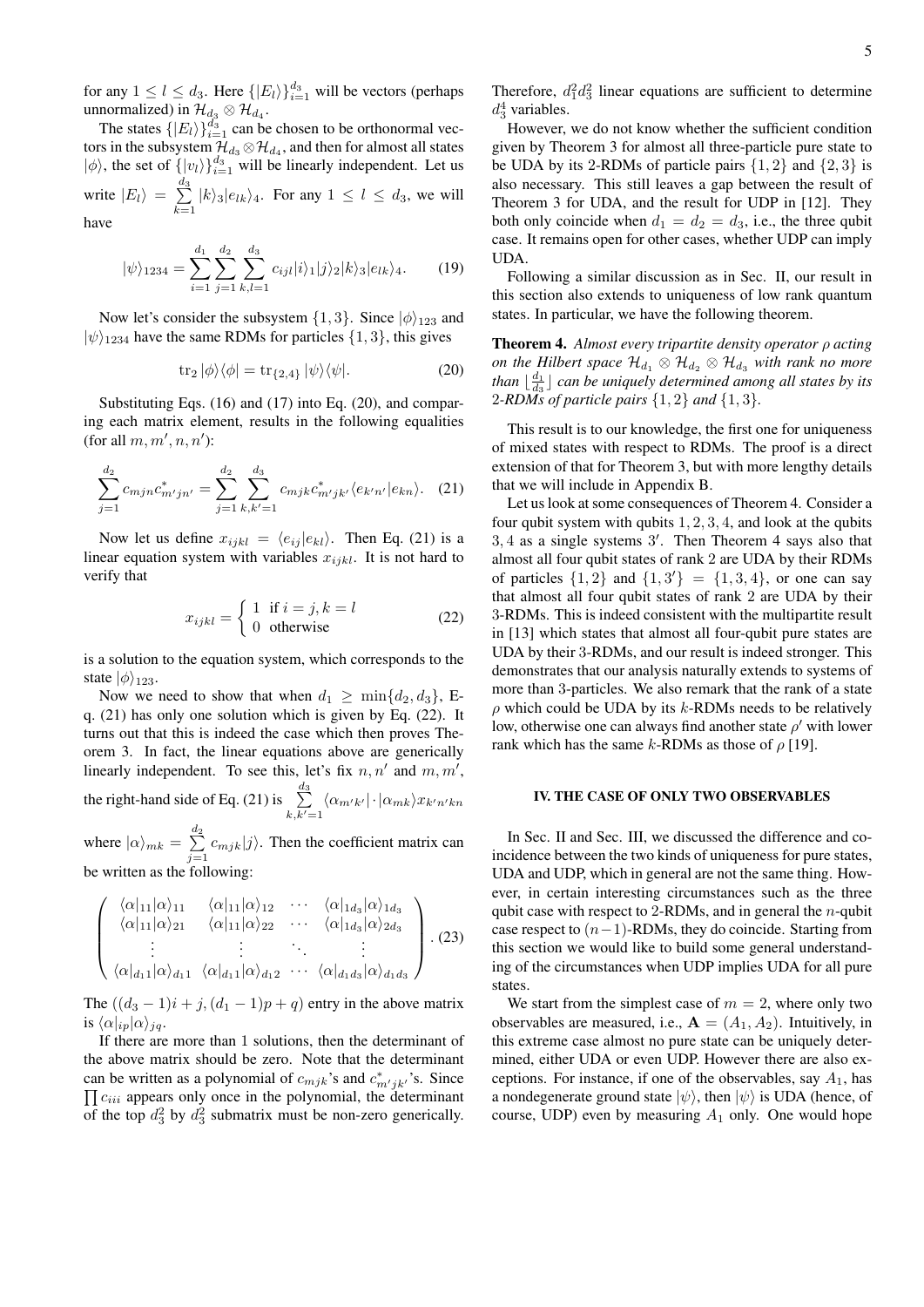this is the only exception, that is, for a pure state  $|\psi\rangle$ , either it is UDA, or it is not UDP, when only two observables are measured. We make this intuition rigorous by the following theorem.

Theorem 5. *When only two observables are measured, i.e.,*  $\mathbf{A} = (A_1, A_2)$ , UDP implies UDA for any pure state  $|\psi\rangle$ , *regardless of the dimension* d*.*

To prove this theorem, recall that measuring A (i.e., measuring every observable in A) for all quantum states  $\rho$  returns the set  $C_m(A)$  given by Eq. (3). We know that  $C_m(A)$ is a convex set, meaning for any  $\vec{x}, \vec{y} \in C_m(A)$ , we have  $(1 - s)\vec{x} + s\vec{y} \in C_m$  (**A**) for any  $0 < s < 1$ .

For pure states, the corresponding set of average values is given by  $W_m(A)$  as defined in Eq. (5). Unlike  $C_m(A)$ ,  $W_m(A)$  in general is not convex. Nevertheless, it is easy to see that  $W_m(A) = C_m(A)$  when  $W_m(A)$  is convex.

For  $m = 2$ , the Hausdorff–Toeplitz theorem [20, 21] gives convexity of the numerical range of any operator, which in turn shows that  $W_2(A)$  is convex. We explain it briefly here. For any operator B acting on a Hilbert space  $\mathcal{H}_d$ , the numerical range of B is the set of all complex numbers  $\langle \psi|B|\psi\rangle$ , where  $|\psi\rangle$  ranges over all pure states in  $\mathcal{H}_d$ .

Note that one can always write  $B$  as

$$
B = \frac{1}{2}[(B + B^{\dagger}) + (B - B^{\dagger})]
$$
  
= 
$$
\frac{1}{2}[(B + B^{\dagger}) + i(-iB + iB^{\dagger})].
$$
 (24)

If we define  $A_1 := (B + B^{\dagger})/2$  and  $A_2 := (-iB + iB^{\dagger})/2$ then clearly both  $A_1$  and  $A_2$  are Hermitian. Then  $W_2(A)$  is nothing but the numerical range of  $B = A_1 + iA_2$  and hence is convex.

Furthermore, by studying the properties of the numerical range, it was shown in [22] (using different terminology) that if a pure state  $|\psi\rangle$  is UDP, the point  $\vec{x} := \mathbf{A}(|\psi\rangle)$  must be an extreme point of  $W_2(A)$ . Here  $\vec{x}$  is an extreme point of the convex set  $W_2(A)$  if there do not exist  $\vec{y}, \vec{z} \in W_2(A)$ , such that  $\vec{x} = (1 - s)\vec{y} + s\vec{z}$  for some  $0 < s < 1$ .

Because  $W_2(A) = C_2(A), \vec{x}$  is also an extreme point of  $C_2(A)$ . One can further show that for any extreme point  $\vec{x}$ of  $C_2(A)$ , and any quantum state  $\rho$  with  $A(\rho) = \vec{x}$ , any pure quantum state  $|\phi\rangle$  in the range of  $\rho$  will also have  $\mathbf{A}(|\phi\rangle) = \vec{x}$ . This then implies that if a pure state  $|\psi\rangle$  is UDP by measuring A, it must also be UDA, which proves the theorem.

Again, all the technical details of the proof will be presented in Appendix C.

In an attempt to extend Theorem 5 to the  $m \geq 3$  case, a natural question that one could ask is whether or not UDP implies UDA whenever  $W_m(A)$  is convex. Unfortunately this is not the case, as demonstrated by the following example.

For the qutrit case  $(d = 3)$ , consider the observables  $A = (M_1, M_2, M_3)$ , where the  $M_i$ s are the Gell-Mann matrices given in Eq. (9). These are the Pauli operators embedded in the qutrit space. It is easily verified that in this case,

 $W_m(A)$  is the Bloch sphere together with its interior and is thus convex. Nonetheless, the unique pure state compatible with measurement result  $(0, 0, 0)$  is the state  $|2\rangle$ , even though there are many mixed states sharing this measurement result, such as  $\frac{1}{2}(|0\rangle\langle0| + |1\rangle\langle1|)$ .

Therefore, although the Hausdorff–Toeplitz theorem [20, 21] is famous for showing the convexity of numerical range of any operator, there is indeed a deeper reason than just the convexity of the numerical range which governs the validity of Theorem 5. We leave the more detailed discussion to Appendix C.

### V. SYMMETRY OF THE STATE SPACE

In this section, we discuss some circumstances where UDP implies UDA in a more general context where more than two observables are measured, i.e.,  $m > 2$ . Our focus is on the symmetry of the set of all quantum states. For a  $d$ -dimensional Hilbert space  $\mathcal{H}_d$  we denote this set of states by  $K_d$ , that is

$$
K_d = \{ \rho \mid \rho \text{ acts on } \mathcal{H}_d, \text{tr}(\rho) = 1 \}. \tag{25}
$$

Note that  $K_d$  is convex, as we know that for any  $\rho_1, \rho_2 \in K_d$ ,  $(1 - s)\rho_1 + s\rho_2 \in K_d$  for all  $0 < s < 1$ . Furthermore, the extreme points of  $K_d$  are all the pure states.  $K_d$  is also called the state space for all the operators acting on  $\mathcal{H}_d$ .

We now explain the intuition. If  $K_d$  has a certain symmetry, then two pure states  $|\psi_1\rangle$  and  $|\psi_2\rangle$  that are 'connected' by the symmetry will give the same measurement results, and states  $|\psi\rangle$  fixed by the symmetry will also be fixed by the projection onto the space of observables. In this situation, UDP implies UDA for all pure states.

To make this intuition concrete, let us first consider an example for  $d = 2$ , i.e., the qubit case. We know that  $K_d$  can be parameterized as in Eq. (10), where for  $d = 2$ ,  $\lambda_1 = X, \lambda_2 = Y, \lambda_3 = Z$  are chosen as Pauli matrices given in Eq. (8). Here  $K_d$  is the Bloch ball as shown in FIG. 1. The Bloch ball is clearly a convex set and the extreme points are those pure states on the boundary, which give the Bloch sphere.

We know that geometrically, measuring the observables in A corresponds to the projection onto the plane spanned by A. For example, if we measure the Pauli  $X$  and  $Y$  operators, then geometrically this corresponds to the projection of the Bloch ball onto the  $xy$  plane. Since the Bloch ball has reflection symmetry with respect to the  $xy$  plane, two pure states (e.g. points  $B$  and  $C$ ) connected by that symmetry will project onto the same measurement result  $P$ , as will all mixtures of  $B$  and C. Hence neither UDP nor UDA hold for such pure states for measuring  $X$  and  $Y$ . On the other hand, pure states fixed by the reflection symmetry are also fixed by the projection onto the  $xy$  plane. These are precisely the points on the Bloch sphere that are in the  $xy$  plane (e.g. the points  $E$  and  $G$  in FIG. 1), and for such pure states both UDP and UDA hold. Therefore, for the observables  $X, Y$  we conclude that  $\text{UDP} =$ UDA.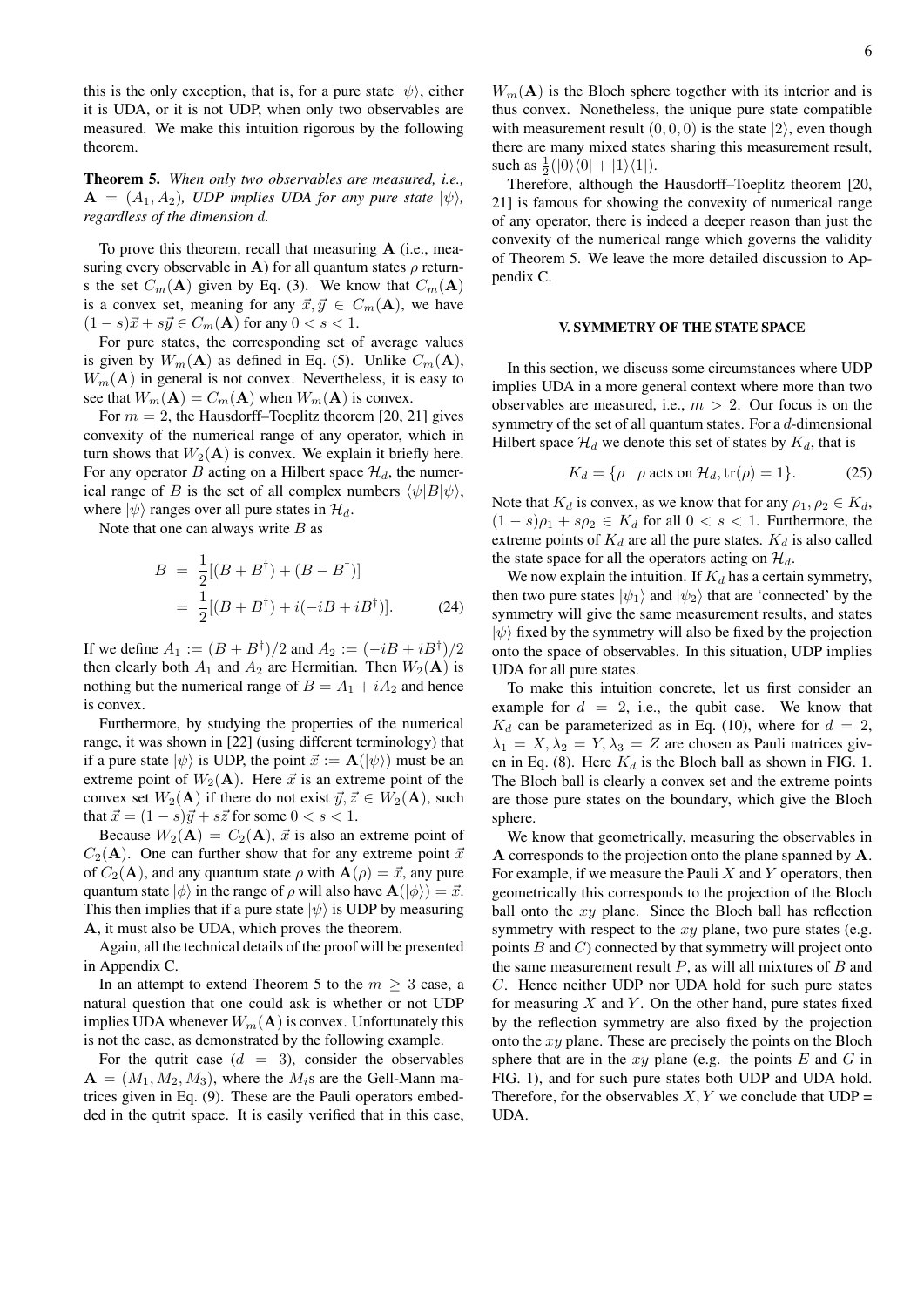

FIG. 1: Symmetry of the Bloch ball

Now let us look at another case where we only measure the Pauli  $X$  operator. Consider the group of symmetries of the Bloch ball consisting of rotation around the  $x$  axis. (Rotation by angle  $\alpha$ , is shown in FIG. 1. In that figure, point B will become point  $F$  after this particular rotation, and indeed both points  $B$  and  $F$  yield the same measurement result, which is represented by point  $P$  on the  $x$  axis.) Note that two points on the Bloch sphere will project to the same measurement result on the  $x$  axis if and only if they are in the same orbit under the rotation group. Thus a measurement result will come from a single pure state exactly when that pure state is a fixed point, and hence either both or neither of UDP and UDA hold for each pure state. For example, the point  $E$  is fixed by the rotation, and is uniquely determined by the measurement of  $X$ among all states. E corresponds to the  $-1$  eigenstate of the Pauli  $X$  operator. Therefore, the rotational symmetry of the Bloch ball along the x axis gives  $\text{UDP} = \text{UDA}$  for any pure state when measuring the Pauli  $X$  operator, which corresponds to the  $x$  axis.

Mathematically, a symmetry of  $K_d$  is an affine automorphism of  $K_d$ . If  $U \in M_d$  is unitary, the map taking  $\rho$  to  $U \rho U^{\dagger}$ is such an affine automorphism (which for  $d = 2$  will just be rotation around some axis of the Bloch ball). For instance, the rotation symmetry along the x axis by an angle  $\alpha$  is given by conjugation by the unitary operator  $\exp(-iX\alpha/2)$ . If V is the conjugate linear map given by complex conjugation in the computational basis  $(V|\psi\rangle = |\psi^*\rangle)$ , then the map taking  $\rho$  to  $V \rho V^{\dagger}$  is the transpose map. For  $d = 2$ , this map is reflection of the Bloch ball in the xy-plane.

Recall that for a set of observables A, we denote the real linear span by  $S(A)$ . When discussing the uniqueness problems, it makes no difference if we append the identity operator to **A**. Let us then assume  $A = (I, A_1, \ldots, A_m)$ . We are now ready to put our intuition into a theorem.

Theorem 6. *Assume there exists a compact group* G *of affine*

*automorphisms of*  $K_d$  *whose fixed point set is*  $K_d \bigcap S(\mathbf{A})$ *.* Then each pure state acting on  $\mathcal{H}_d$  which is UDP for measur*ing* A *is also UDA.*

In the first example above, the group for the reflection consists of the two element group generated by the reflection. In the rotation example, we can take the group to consist of all rotations around the given axis. We will leave the detailed mathematical proof of Theorem 6 to Appendix D, where operator algebras are one ingredient of the proof.

To motivate some further consequences of Theorem 6, consider a simple example. If A consists of a basis of diagonal matrices (i.e., a set of mutually commuting observables), then for any pure state, UDP implies UDA by Theorem 6. Here the group of symmetries can be taken to be conjugation by all diagonal unitaries. This group has fixed point set  $K_d \bigcap S(\mathbf{A})$ . In a more general case, if the complex span of  $S(A)$  is a  $*$ subalgebra of the operators acting on  $\mathcal{H}_d$ , then UDP = UDA for all pure states for measuring  $A$ . This is a natural corollary of Theorem 6 that we will also discuss in detail in Appendix D.

## VI. CONCLUSION AND DISCUSSION

In this work, we have discussed the uniqueness of quantum states compatible with given results for measuring a set of observables. For a given pure state, we consider two different types of uniqueness, UDP and UDA. We have taken the first step to study their relationship systematically. In doing so we have established a number of results, but also leave with many open questions.

First of all, although in general UDP and UDA are evidently different concepts, their difference is surprisingly 'not that large'. Specifically in the sense of general counting of the number of variables one needs to measure to uniquely determine all pure states in a d dimensional Hilbert space. Compared to full quantum tomography which requires  $d^2 - 1$  variables measured to uniquely determine any quantum state, the 5d−7 observables we have constructed to uniquely determine any pure state among all states is a significant improvement. It is indeed larger than the 4d−5 observables given in [1] to uniquely determine any pure state among all pure states, but the difference is only linear in  $d$ . We do not know whether there could be another construction for which we could further close the linear difference between UDA and UDP, to leave only a constant gap for large d.

When the Hilbert space is a multipartite quantum system, and the observables correspond to the RDMs, we focused on the situation when 'almost all pure states' are uniquely determined. We considered a 3-particle system with Hilbert space  $\mathcal{H}_d = \mathcal{H}_{d_1} \otimes \mathcal{H}_{d_2} \otimes \mathcal{H}_{d_3}$ , and showed that if  $d_1 \ge \min(d_2, d_3)$ , then almost all pure states are UDA by their 2-RDMs of particle pairs  $\{1, 2\}$  and  $\{1, 3\}$ . This improves the results of [17], where  $d_1 \geq d_2 + d_3 - 1$  is required; however it still leaves a gap compared to the Diosi UDP result which states that for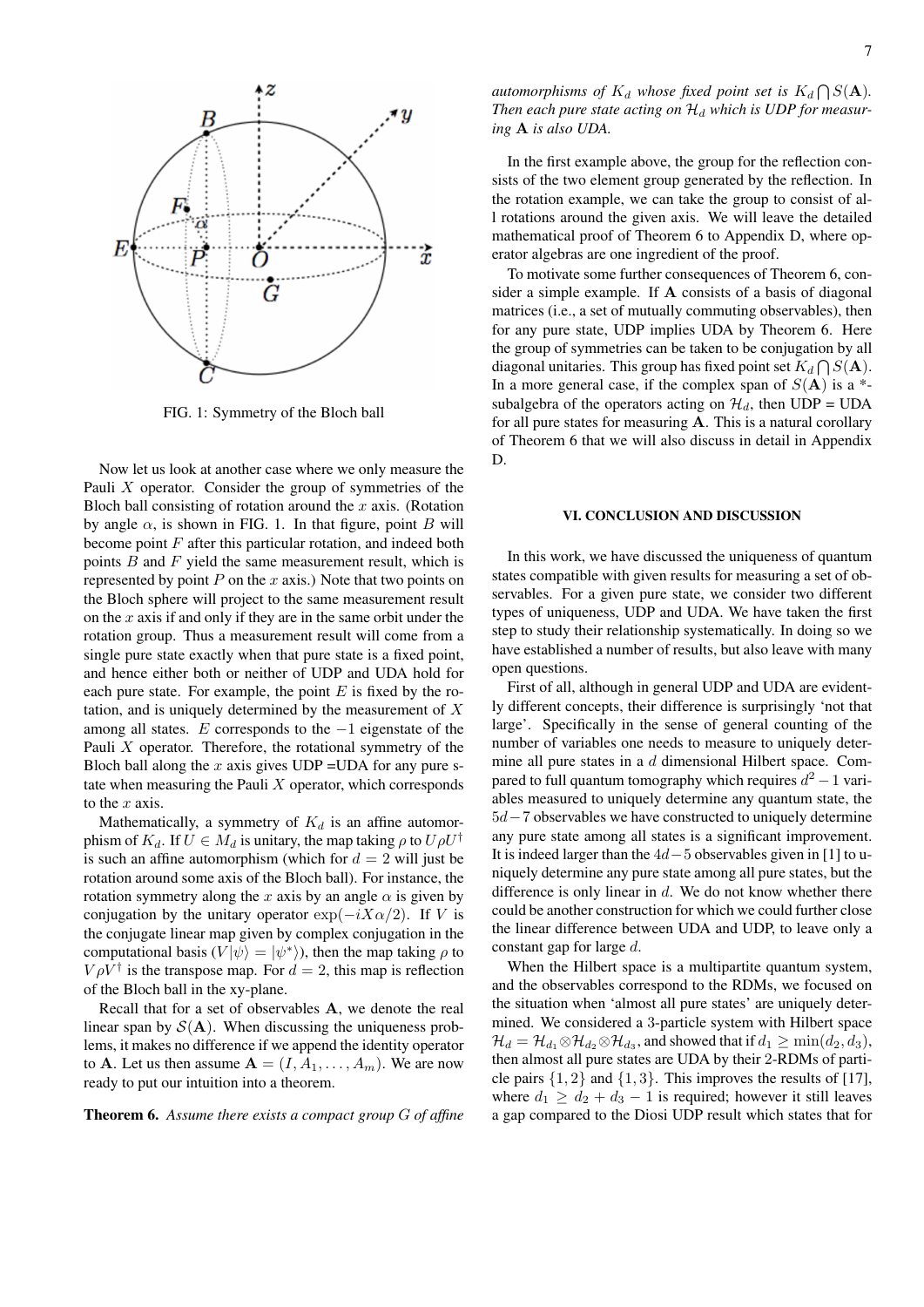$d_1 \geq 2$ , almost all pure states are UDP by their 2-RDMs of particle pairs  $\{1, 2\}$  and  $\{1, 3\}$ . Because our proof only gives a sufficient condition for UDA, we do not know whether it can be further improved. We also do not have an example showing there is indeed gap between UDA and UDP for almost all three-particle pure states to be uniquely determined by 2-RDMs of particle pairs  $\{1, 2\}$  and  $\{1, 3\}$ .

Finally, we considered situations for which we can show that UDP implies UDA. These include: (i) the general 2-qubit system; (ii) the 3-qubit system when we consider uniqueness for almost all pure states and the measurements corresponds to 2-RDMs; (iii) when only two observables are measured; and (iv) the observables measured correspond to some symmetry of the state space. However we do not know how far we are from enumerating all the possible situations that UDP implies UDA, when considering uniqueness for all pure states or almost all pure states. In principle one can even consider the relationship between UDP and UDA for special subsets of pure states.

We believe our systematic study of the uniqueness of quantum states compatible with given measurement results shed light on several aspects of quantum information theory and its connection to different topics in mathematics. These include quantum tomography and the space of Hermitian operators, unique ground states of local Hamiltonians and general solutions to certain linear equations, measurements and numerical ranges of operators, and the geometric meaning of measurements and the symmetry of state space. We thus conclude with several open questions that we believe warrant further investigation.

#### Appendix A: Proof of Theorem 1 and 2

Theorem 1 can be implied by the following Lemma.

**Lemma 1.** *There exists a set of*  $m = d^2 - 5d + 6$  *linearly independent Hermitian matrices*  $H_1, H_2, \ldots, H_m \in M_d(\mathbb{C})$ , *such that the Hermitian matrix*

$$
\sum_{j=1}^{m} r_j H_j
$$

*has at least two positive eigenvalues for any nonzero real vector*  $r = (r_j) \in \mathbb{R}^m$ .

*Proof.* We prove the statement by giving an explicit construction. Our proof is motivated by and similar to the diagonal filling technique used in Ref. [18], but along the other direction of the diagonals.

We will need the lemma 9 from Ref. [18] about totally non-singular matrix, which we restate as Lemma 3 in the following. For simplicity, we also assume that the totally nonsingular matrix is real. Therefore, for any length  $L \in \mathbb{N}$  and  $L \geq 2$ , there is  $L - 1$  linearly independent real vectors such that every nonzero linear combination of them has at least 2 nonzero entries.

Let  $H = (H_{jj'}) \in M_d(\mathbb{C})$  be a matrix. We will always fix the diagonal to be zero, namely  $H_{jj} = 0$  for  $0 \le j \le$  $d-1$ . In the upper triangular part of the matrix not including the diagonal, there are  $2d - 3$  lines of entries parallel to the antidiagonal. That is, each line contains entries  $H_{jj'}$  with  $j <$ j' and  $j + j' = k$  where k goes from 1 to 2d – 3. We will call it the  $k$ -th line of the matrix in the following. We also call the set of entries  $H_{jj'}$  with  $j + j' = k$  the k-th antidiagonal. It is easy to see that the length  $L_k$  of the k-th line is

$$
L_k = \begin{cases} \left[\frac{k+1}{2}\right] & \text{for } k \leq d-1, \\ \left[\frac{2d-1-k}{2}\right] & \text{otherwise.} \end{cases}
$$

So the length  $L_k \geq 2$  for  $3 \leq k \leq 2d - 5$ , and we can find  $L_k - 1$  real vectors for which every nonzero linear combination has at least 2 nonzero entries. For each of the  $L_k - 1$ vectors, we can form two Hermitian matrices. One of them is the symmetric one whose  $k$ -th line is filled with the vector, and the lower triangular part determined by the Hermitian condition. Such a matrix is a real symmetric matrix having nonzero entries only on the  $k$ -th antidiagonal. We will call it a real  $k$ th line matrix. The other is the one with  $k$ -th line filled with the vector multiplied by  $i = \sqrt{-1}$ , and lower part is determined by the Hermitian condition. This is a matrix consisting of purely imaginary entries on the  $k$ -th antidiagonal and we call it an imaginary  $k$ -th line matrix.

Now we prove that the constructed matrices satisfy our requirement. First we prove that the matrices are linearly independent. It suffices to show that the matrices of nonzero  $k$ -th line is linearly independent. Let  $\{v_j\}$  be the set of linearly independent real vectors chosen for the  $k$ -th line. We need to show that  $\{(v_i, v_j), (iv_i, -iv_j)\}\$ is linearly independent over C. If the contrary is true, that is, there exists complex numbers  $c_i, d_j$  not all zero such that

$$
\sum_{j} c_j(v_j, v_j) + \sum_{j} d_j(iv_j, -iv_j) = 0.
$$

This is equivalent to

$$
\sum_{j} c_j v_j + i \sum_{j} d_j v_j = 0
$$
  

$$
\sum_{j} c_j v_j - i \sum_{j} d_j v_j = 0.
$$

From the above two equations, we get  $\sum_j c_j v_j = 0$  and  $\sum_j d_j v_j = 0$  which is a contradiction.

Next, we prove that for any nonzero real coefficient  $r \in$  $\mathbb{R}^m$ , the matrix  $H = \sum r_j H_j$  has at least two positive eigenvalues. Let  $k_0$  be the largest k such that there is a k-th line matrix  $H_j$  whose coefficient  $r_j$  is nonzero. Then, either the real  $k_0$ -th line matrices or the imaginary ones have nonzero coefficients. By the construction, this implies that there is at least two nonzero entries on the  $k_0$ th line of the matrix H. Let the nonzero entries be  $a, b \in \mathbb{C}$ . We then have a principle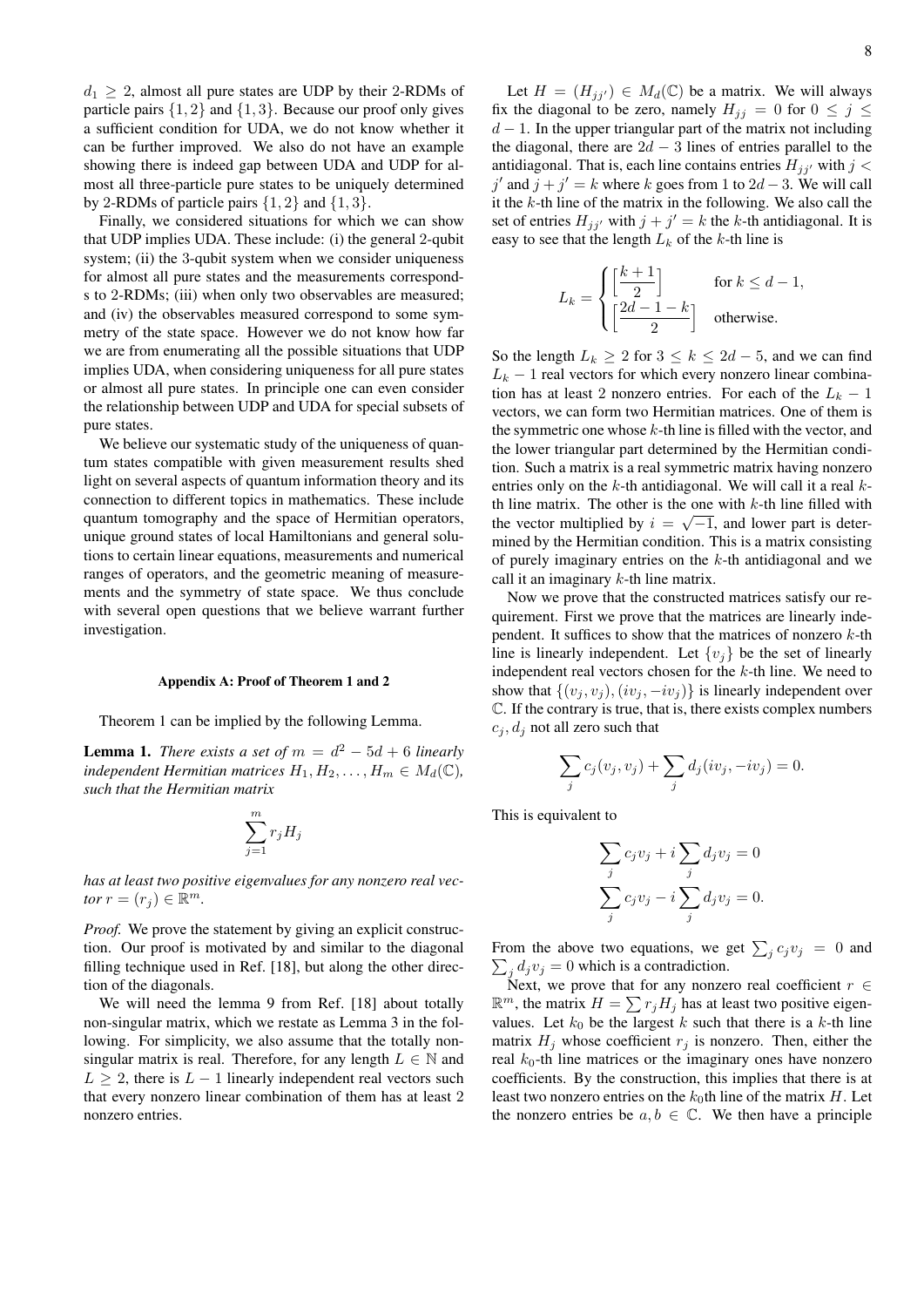submatrix of  $H$  that has the form

$$
\begin{pmatrix}\n0 & x & y & a \\
\bar{x} & 0 & b & 0 \\
\bar{y} & \bar{b} & 0 & 0 \\
\bar{a} & 0 & 0 & 0\n\end{pmatrix},
$$

where  $x, y$  are two unknown number and  $\bar{a}$  represents the complex conjugate of a. This matrix has trace 0 and determinant  $|ab|^2$ . Therefore, it has exactly two positive eigenvalues. As it is a principle submatrix of matrix  $H$ , follows from Theorem 7, H has at least two positive eigenvalues.

The number of matrices thus constructed is the summation

$$
m = \sum_{k=3}^{2d-5} 2(L_k - 1),
$$

which can be computed to be

$$
d^2 - 5d + 6.
$$

 $\Box$ 

Discussion: We note that our construction will also imply that the matrix has at least two negative eigenvalues, thus at least rank 4. But our bound is even better than the  $(d-3)^2$ bound on the dimension of subspaces in which every matrix has rank  $\geq 4$ . This is not a contradiction as we are considering all real combinations. For example, the case of  $d = 4$  has two matrices for our purpose, namely

$$
H_1 = \begin{pmatrix} 0 & 0 & 0 & 1 \\ 0 & 0 & 1 & 0 \\ 0 & 1 & 0 & 0 \\ 1 & 0 & 0 & 0 \end{pmatrix} \text{ and } H_2 = \begin{pmatrix} 0 & 0 & 0 & i \\ 0 & 0 & i & 0 \\ 0 & -i & 0 & 0 \\ -i & 0 & 0 & 0 \end{pmatrix}.
$$

These two matrices do satisfy our requirements, but their span over  $\mathbb C$  contains a rank 2 matrix  $H_1 + iH_2$ .

Generalization: Similarly, length  $L_k \ge q + 1$  for  $2q + 1 \le$  $k \le 2d-2q-3$ , and we can find  $L_k-q$  real vectors for which every nonzero linear combination has at least  $q + 1$  nonzero entries. For each of the  $L_k - q$  vectors, we can also form two Hermitian matrices. Such constructed matrices are linearly independent and any real linear combination has at least  $q + 1$ positive eigenvalues.

We restate our result as Lemma 2 which will lead to Theorem 1.

**Lemma 2.** *There exists a set of*  $m = d^2 - (4q +$ 1)d + (4q <sup>2</sup> + 2q) *linearly independent Hermitian matrices*  $H_1, H_2, \ldots, H_m \in M_d(\mathbb{C})$ , such that the Hermitian matrix

$$
\sum_{j=1}^m r_j H_j
$$

*has at least* q + 1 *positive eigenvalues for any nonzero real vector*  $r = (r_j) \in \mathbb{R}^m$ .

We just follow the lines of the proof of Lemma 1. To complete our argument, we need to show that any  $2(q + 1)$  by  $2(q + 1)$  invertible traceless, Hermitian, upper left triangler matrix has exactly  $q + 1$  positive eigenvalues.

Let's prove this claim by induction. When  $q = 1$ , it is already known. Let's assume this claim holds true for any  $q \leq r$ . Then for  $q = r + 1$ , we can write such matrix A in the following form

| $\cdot$ 0   | $x_1$ $x_2$ |       | $\cdots$ $x_{2r+1}$ $x_{2r+2}$ | $a^{\scriptscriptstyle \prime}$ |  |
|-------------|-------------|-------|--------------------------------|---------------------------------|--|
| $\bar{x_1}$ |             | $y_1$ | $y_{2r}$                       |                                 |  |
| $\bar{x_2}$ | $\bar{y_1}$ |       |                                |                                 |  |
|             |             |       |                                |                                 |  |
|             |             |       |                                |                                 |  |
|             |             |       |                                |                                 |  |

One may observe that, by deleting the first and the last rows/columns, we will have a  $2r$  by  $2r$  invertible, traceless, Hermitian, upper left triangler submatrix.

From our assumption, this submatrix has exactly  $r$  positive eigenvalues which means  $A$  has at least  $r$  positive eigenvalues and at least r negative eigenvalues.

Note that its determinant equals to  $(-1)^{q+1}|ab\cdots|^2$ . This follows that A has exactly  $r + 2$  positive eigenvalues which completes our argument.

The number of matrices thus constructed is the summation

$$
m = 2 \sum_{k=2q+1}^{2d-2q-3} (L_k - q)
$$
  
= 
$$
2 \sum_{k=2q+1}^{d-1} (\left[\frac{k+1}{2}\right] - q) + 2 \sum_{k=d}^{2d-2q-3} (\left[\frac{2d-1-k}{2}\right] - q)
$$
  
= 
$$
d^2 - (4q+1)d + (4q^2 + 2q).
$$

Lemma 3 (Lemma 9, [18]). *Let* M *be a* d *by* d *totally nonsingular matrix, with*  $d > n$ *. Let v be any linear combination of* n *of the columns of* M*. Then* v *contains at most* n − 1 *zero elements.*

Theorem 7 (Theorem 4.3.15, [23]). *Let* A *be a* n *by* n *Hermitian matrix, let*  $r$  *be an integer with*  $1 \leq r \leq n$ *, and let* A<sup>r</sup> *denote any* r *by* r *principle submatrix of* A *(obtained by deleting*  $n - r$  *rows and the corresponding columns from A*). *For each integer* k *such that*  $1 \leq k \leq r$  *we have* 

$$
\lambda_k^{\uparrow}(A) \leq \lambda_k^{\uparrow}(A_r) \leq \lambda_{k+n-r}^{\uparrow}(A).
$$

### Appendix B: Proof of Theorem 4

**Theorem 8.** *Almost every tripartite density operator*  $\rho \in$  $\mathcal{B}(\mathcal{H}_{d_1}\otimes \mathcal{H}_{d_2}\otimes \mathcal{H}_{d_3})$  *with rank no more than*  $\lfloor\frac{d_1}{d_3}\rfloor$  *is UDA by its 2-RDMs of particle pairs*  $\{1, 2\}$  *and*  $\{1, 3\}$ *.* 

*Proof.* For any  $\rho_{123} \in \mathcal{B}(\mathcal{H}_{d_1} \otimes \mathcal{H}_{d_2} \otimes \mathcal{H}_{d_3})$ , we can choose  $|\phi\rangle_{1234}$  to be the pure state whose 3-RDM of particles  $\{1, 2, 3\}$  is exactly  $\rho_{123}$ . We can further assume  $d_4 \leq \text{rank } \rho$ .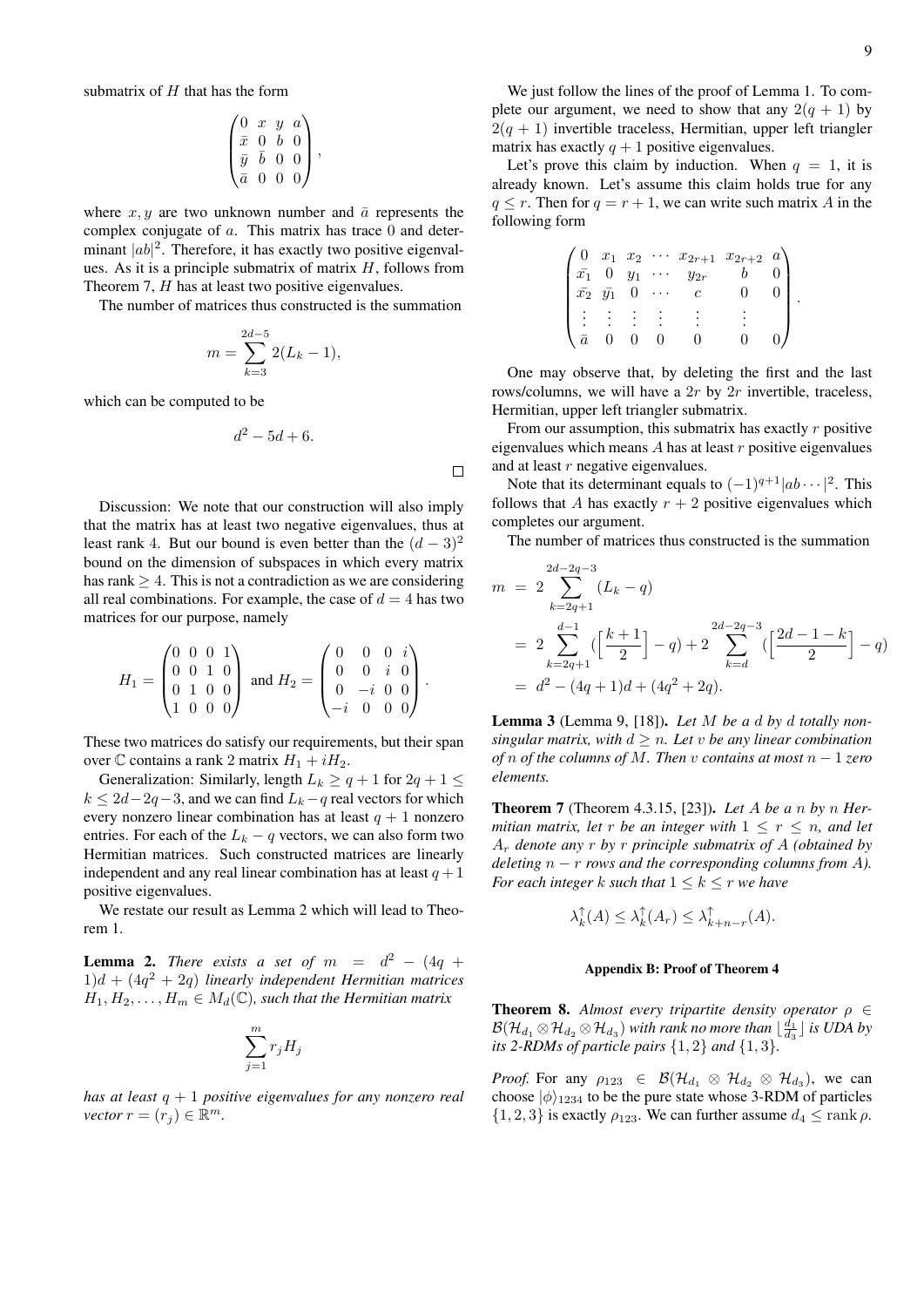Without loss of generality, we can assume

$$
|\phi\rangle_{1234}=\sum_{i_1,i_2,i_3,i_4}\lambda_{i_1i_2i_3i_4}|i_1\rangle_1|i_2\rangle_2|i_3\rangle_3|i_4\rangle_4.
$$

If there is another  $\sigma_{123}$  agrees with  $\rho_{123}$  in subsystems  $\{1, 2\}$  and  $\{1, 3\}$ . Then we can find some pure state  $|\psi\rangle_{12345}$ whose 3-RDM of particle set  $\{1, 2, 3\}$  is  $\sigma_{123}$ .

In general,  $|v_{i_3i_4}\rangle_{12} = \sum$  $\sum_{i_1 i_2} \lambda_{i_1 i_2 i_3 i_4} |i_1\rangle_1 |i_2\rangle_2$  are linearly

independent and they will span the support of  $\rho_{12}$ .

Hence, any pure state  $|\psi\rangle_{12345}$  which agrees with  $|\phi\rangle_{1234}$ in subsystem  $\{1, 2\}$  can be expanded as the following.

$$
\begin{split}\n&= \sum_{i_3,i_4} |\dot{v}_{i_3i_4}\rangle_{12} |E_{i_3i_4}\rangle_{345} \\
&= \sum_{i_3,i_4} \sum_{i_1,i_2} \lambda_{i_1i_2i_3i_4} |i_1\rangle_1 |i_2\rangle_2 \sum_{i'_3,i'_4} |i'_3\rangle_3 |i'_4\rangle_4 |e_{i_3i_4,i'_3i'_4}\rangle_5 \\
&= \sum_{i_1,i_2,i_3,i_4,j_3,j_4} \lambda_{i_1i_2j_3j_4} |i_1\rangle_1 |i_2\rangle_2 |j_3\rangle_3 |j_4\rangle_4 |e_{i_3i_4,j_3j_4}\rangle_5.\n\end{split}
$$

Recall that  $|\psi\rangle_{12345}$  and  $|\phi\rangle_{1234}$  agree in subsystem  $\{1,3\},\$ we will have

 $\text{tr}_{\{2,4,5\}}(|\psi\rangle\langle\psi|_{12345}) = \text{tr}_{\{2,4\}}(|\phi\rangle\langle\phi|_{1234}).$ 

Firstly, let's look into the left hand side.

$$
\begin{split} &\text{tr}_{\{2,4,5\}} (|\psi\rangle\langle\psi|_{12345}) \\ & = \text{tr}_{\{2,4,5\}} (\sum_{i_1,i_2,i_3,i_4,j_3,j_4, \atop i'_1,i'_2,i'_3,i'_4,i'_3,j'_3,j'_4} \lambda_{i'_1i'_2i'_3i'_4}^* \cdot |i_1\rangle\langle i'_1|_1 \\ & \otimes |i_2\rangle\langle i'_2|_2 \otimes |j_3\rangle\langle j'_3|_3 \otimes |j_4\rangle\langle j'_4|_4 \otimes |e_{i_3i_4,j_3j_4}\rangle\langle e_{i'_3i'_4,j'_3j'_4}|_5) \\ & = \sum_{i_1,i_2,i_3,i_4,j_3, \atop j_4,i'_1,i'_3,i'_4,j'_3} \lambda_{i'_1i'_2i'_3i'_4}^* \langle e_{i'_3i'_4,j'_3j_4}|e_{i_3i_4,j_3j_4}\rangle \end{split}
$$

$$
= \sum_{i_1,j_3,i'_1,j'_3} \frac{\langle i_1 \rangle \langle i'_1 \rangle_1 \otimes |j_3 \rangle \langle j'_3 \rangle_3}{\langle \sum_{i_1,j_3,i'_1,j'_3} \sum_{i_2,i_3,i_4,j_4,i'_3,i'_4} \lambda_{i_1 i_2 i_3 i_4} \lambda_{i'_1 i'_2 i'_3 i'_4}^*}
$$
  

$$
\langle e_{i'_3 i'_4,j'_3 j_4} | e_{i_3 i_4,j_3 j_4} \rangle ||i_1 \rangle \langle i'_1 ||_1 \otimes |j_3 \rangle \langle j'_3 ||_3.
$$

Then, for the right hand side,

$$
\begin{split} & \text{tr}_{\{2,4\}}(|\phi\rangle\langle\phi|_{1,2,3,4}) \\ &= \sum_{i_1,i_2,i_3,i_4,i'_1,i'_3} \lambda_{i_1i_2i_3i_4} \lambda_{i'_1i_2i'_3i_4}^*|i_1\rangle\langle i'_1|_1 \otimes |i_3\rangle\langle i'_3|_3 \\ &= \sum_{i_1,j_3,i'_1,j'_3} \sum_{i_2,j_4} \lambda_{i_1i_2j_3j_4} \lambda_{i'_1i_2j'_3j_4}^*|i_1\rangle\langle i'_1|_1 \otimes |j_3\rangle\langle j'_3|_3. \end{split}
$$

Combining the above two equations, we have

$$
\sum_{\substack{i_2, i_3, i_4, j_4, \ldots \\ i'_3, i'_4}} \lambda_{i_1 i_2 i_3 i_4} \lambda_{i'_1 i'_2 i'_3 i'_4}^* \langle e_{i'_3 i'_4, j'_3 j_4} | e_{i_3 i_4, j_3 j_4} \rangle
$$
  
= 
$$
\sum_{i_2, j_4} \lambda_{i_1 i_2 j_3 j_4} \lambda_{i'_1 i_2 j'_3 j_4}^*
$$

for any  $i_1, i'_1, j_3, j'_3$ .

Similarly, follows from the fact that  $|\psi\rangle_{12345}$  and  $|\phi\rangle_{1234}$ agree in subsystem  $\{1, 2\}$ , we have the following equation.

$$
\sum_{\substack{i_3,i_4,j_3,\\j_4,i'_3,i'_4}} \lambda_{i_1i_2i_3i_4} \lambda_{i'_1i'_2i'_3i'_4}^* \langle e_{i'_3i'_4,j_3j_4}|e_{i_3i_4,j_3j_4}\rangle
$$
  
= 
$$
\sum_{i_3,i_4} \lambda_{i_1i_2i_3i_4} \lambda_{i'_1i'_2i_3i_4}^*
$$

for any  $i_1, i_2, i'_1, i'_2$ .

Let's denote  $x_{p_3,p_4,q_3,q_4,p'_3,p'_4,q'_3} = \langle e_{p_3p_4,q_3q_4}|e_{p'_3p'_4,q'_3q_4}\rangle$ for any  $p_3, p_4, q_3, q_4, p'_3, p'_4, q'_3$ .

If there is only one solution  $\{x_{p_3,p_4,q_3,q_4,p'_3,p'_4,q'_3}\}$  satisfies the above two linear systems, then

$$
\sigma_{123} = \operatorname{tr}_{\{4,5\}} |\psi\rangle\langle\psi|_{12345}
$$
\n
$$
= \operatorname{tr}_{\{4,5\}}\left(\sum_{i_1, i_2, i_3, i_4, j_3, j_4, j_4, i_5', j_4'} \lambda_{i_1 i_2 i_3 i_4}^{*} \lambda_{i_1 i_2 i_3 i_4}^{*} \lambda_{i_1 i_2 i_3 i_4'}^{*} \cdot |i_1\rangle\langle i_1'|_1\right)
$$
\n
$$
\otimes |i_2\rangle\langle i_2'|_2 \otimes |j_3\rangle\langle j_3'|_3 \otimes |j_4\rangle\langle j_4'|_4 \otimes |e_{i_3 i_4, j_3 j_4}\rangle\langle e_{i_3 i_4', j_3' j_4'}|)
$$
\n
$$
= \sum_{i_1, i_2, i_3, i_4, j_3, j_4, j_5'} \lambda_{i_1 i_2 i_3 i_4} \lambda_{i_1 i_2 i_3 i_4}^{*} \lambda_{i_1 i_2 i_3 i_4'}^{*} \langle e_{i_3 i_4', j_3' j_4} | e_{i_3 i_4, j_3 j_4}\rangle
$$
\n
$$
\cdot |i_1\rangle\langle i_1'|_1 \otimes |i_2\rangle\langle i_2'|_2 \otimes |j_3\rangle\langle j_3'|_3
$$

is completely determined.

There are generically  $d_1^2 d_3^2 + d_1^2 d_2^2$  linearly independent linear equations and  $d_3^4 d_4^2$  variables.  $d_3^4 d_4^2 \leq d_3^4 (\text{rank }\rho)^2 \leq$  $d_3^4(\frac{d_1}{d_3})^2 < d_1^2 d_3^2 + d_1^2 d_2^2$  implies that there is at most one so- $\frac{a_3}{\sqrt{d_3}}$   $\vee$   $\frac{a_1 a_3 + a_1 a_2}{a_1 a_2}$  implies that there is at most one so-<br>lution. Thus a generic low-rank density operator  $\rho_{123}$  is UDA by its 2-RDMs of particle pairs  $\{1, 2\}$  and  $\{1, 3\}$ .  $\Box$ 

### Appendix C: Proof of Theorem 5

We begin by presenting without proof a result that was proved as Theorem 1(i) in [22]. Before we state the result, recall from Sec. IV that  $W_2(A)$  is the numerical range of  $A_1 + iA_2$  and is thus convex by the Hausdorff–Toeplitz theorem [20, 21]. It therefore makes sense to talk about extreme points of  $W_2(A)$  in this case.

**Proposition 1.** Let  $\vec{x} \in W_2(A)$ . Then  $\vec{x}$  is an extreme point *of*  $W_2(A)$  *if and only if* 

$$
M_x := \{\lambda | \psi \rangle : \lambda \in \mathbb{C}, \mathbf{A}(|\psi \rangle) = \vec{x}\}
$$

*is a linear subspace of*  $\mathcal{H}_d$ *.* 

We are now in a position to prove Theorem 5.

*Proof of Theorem 5.* Suppose that  $|\psi\rangle$  is UDP and define  $\vec{x} := (\langle \psi | A_1 | \psi \rangle, \langle \psi | A_2 | \psi \rangle).$  Then  $M_x = {\langle \lambda | \psi \rangle}$ :  $\lambda \in \mathbb{C}$ , which is linear, so  $\vec{x}$  is an extreme point of  $W_2(A)$  by Proposition 1. Because  $W_2(A) = C_2(A)$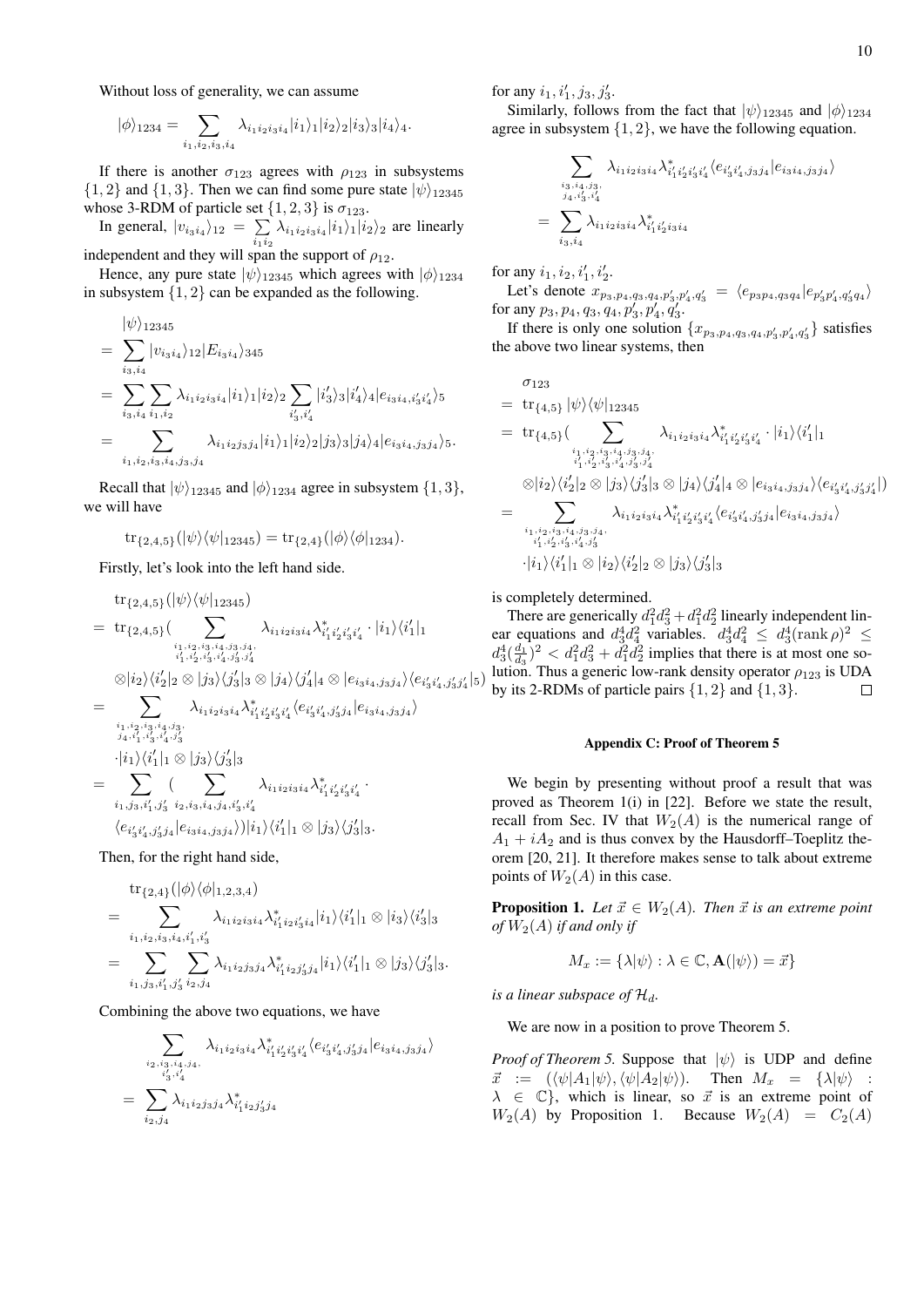in this case by convexity,  $\vec{x}$  is also an extreme point of  $C_2(A)$ . Suppose now that there exists a mixed state  $\rho =$  $\sum_i p_i |\psi_i\rangle \langle \psi_i|$ | with  $\vec{x} = (Tr(A_1\rho), Tr(A_2\rho))$ . Then  $\vec{x} =$  $\sum$  $_i p_i(\langle \psi_i | A_1 | \psi_i \rangle, \langle \psi_i | A_2 | \psi_i \rangle)$ . Since  $\vec{x}$  is extreme in  $C_2(A)$ , it follows that  $\vec{x} = (\langle \psi_i | A_1 | \psi_i \rangle, \langle \psi_i | A_2 | \psi_i \rangle)$  for all i, which contradicts the fact that  $|\psi\rangle$  is UDP unless each  $|\psi_i\rangle$  is the same up to global phase (i.e.,  $\rho = |\psi\rangle \langle \psi|$ ). П

Based on the proof of Theorem 5, we might expect that UDP implies UDA for all pure states whenever  $W_m(A)$  is convex. However, the example provided in Sec. IV showed this not to be the case. We now expand upon the reason for this apparent discrepancy, which lies buried in the proof of Proposition 1.

In the case when  $W_m(A)$  is convex, the "only if" implication of Proposition 1 still holds for arbitrary  $m$ . However, the proof of the "if" implication relies on the fact that if  $\vec{x} := \mathbf{A}(|\phi\rangle)$  and  $\vec{y} := \mathbf{A}(|\psi\rangle)$ , then for any  $s \in (0, 1)$  we can find  $\alpha, \beta \in \mathbb{C}$  such that  $s\vec{x} + (1 - s)\vec{y} = \mathbf{A}(\alpha|\phi\rangle + \beta|\psi\rangle).$ In other words, the proof of the proposition uses the fact that  $W_m(A)$  is not only convex, but that convex combinations are in a sense well-behaved between the input and output of  $A(\cdot)$ . For convenience, we refer to this property as *strong convexity* for the remainder of this section.

The standard proofs of the Hausdorff–Toeplitz theorem show that strong convexity, not just convexity itself, always holds when  $m = 2$ . To see how strong convexity can fail when  $m > 2$  even when convexity holds, we again return to the example of Sec. IV. In this case, we have  $\mathbf{A}(|0\rangle) = (0, 0, 1)$  and  $\mathbf{A}(|1\rangle) = (0, 0, -1)$ . However, even though  $W_3(A)$  is convex and thus there exists a pure state  $|\psi\rangle$  with  $\mathbf{A}(|\psi\rangle) = (0, 0, 0),$ the only such pure state is  $|\psi\rangle := |2\rangle$ , which is not contained in the span of  $|0\rangle$  and  $|1\rangle$ .

We might hope that strong convexity, rather than convexity itself, provides the natural generalization of Theorem 5. That is, we might hope that if  $W_m(A)$  is strongly convex, then UD-P implies UDA for all pure states. It turns out that this is a true but vacuous statement — if  $W_m(A)$  is strongly convex then it must be the case that  $m \leq 2$ , so Theorem 5 itself applies directly. This fact seems to be implicit in many papers on the joint numerical range, but we prove it here for completeness.

Before stating the result, we briefly note that we can assume without loss of generality that  $A$  contains  $I$  and is linearly independent, as adding the identity to A has no effect on convexity, UDA, or UDP, and furthermore these properties only depend on the span of the observables in A.

**Proposition 2.** Let  $A = (I, A_1, \ldots, A_m)$  be a linearly inde*pendent set. Then*  $W_{m+1}({\bf A})$  *is strongly convex if and only if*  $m \leq 2$ .

*Proof.* The "if" direction, as already mentioned, follows from any of the usual proofs of the Hausdorff–Toeplitz theorem.

For the "only if" direction, suppose that that  $W_{m+1}({\bf A})$ is strongly convex and assume (in order to get a contradiction) that  $m \geq 3$ . By [24, Theorem 4.1], there exists  $X \in M_{d,2}$  with  $X^*X = I$  such that  $X^*AX :=$ 

 $\{I, X^*A_1X, \ldots, X^*A_mX\}$  spans all of  $M_2$ . By letting  $|\phi\rangle$ and  $|\psi\rangle$  be the column vectors of X, we see that strong convexity of  $W_{m+1}({\bf A})$  immediately implies convexity of  $W_{m+1}(X^*AX)$ . Since convexity of  $W_{m+1}(X^*AX)$  depends only on the span of  $X^*A X$ , it follows that  $W_4(\mathbf{B})$  is also convex, where  $\mathbf{B} := {\lambda_0, \lambda_1, \lambda_2, \lambda_3}$  is the Pauli basis given by Equation (8). However, it is easily verified that  $W_4$ (B) is the Bloch sphere embedded in 4-dimensional space and hence is not convex, which gives the desired contradiction.  $\Box$ 

It thus seems that numerical range and convexity arguments are not able to tell us anything non-trivial about the UDP/UDA problem beyond the  $m = 2$  case of Theorem 5.

### Appendix D: Symmetries and UDP/UDA: Proof of Theorem 6

We will see that if there is a compact group of symmetries whose fixed point set is the linear span of observables  $(A_1, \ldots, A_m)$ , then UDP for these observables implies UDA for any pure state. We start with the following result about fixed points of compact groups.

Theorem 9. *Let* G *be a compact group of unitaries on a real or complex finite dimensional Hilbert space* H*, and let* L *be the set of fixed points of* G*. Let* µ *be Haar measure on* G*, and define*  $P : H \to H$  *to be the linear map satisfying* 

$$
\langle P\xi, \eta \rangle = \int_G \langle g\xi, \eta \rangle \, d\mu(g) \tag{26}
$$

*for*  $\xi, \eta \in H$ *. Then P is the orthogonal projection onto L*,  $Pq = qP = P$  *for all*  $q \in G$ *, and* P *is in the convex hull of* G*.*

*Proof.* Left and right invariance of Haar measure imply that  $Pg = gP = P$  for all  $g \in G$ . The definition of P implies that  $L \subset \text{im } P$ . Now  $gP = P$  for all  $g \in G$  implies im  $P \subset L$ , and hence im  $P = L$ . Next, im  $P = L$  and the definition of P give  $P^2 = P$ . To show that  $P^{\dagger} = P$  we use the fact that the integrals of  $f(g)$  and  $f(g^{-1})$  are the same for Haar measure, together with the assumption that  $G$  is a group of unitaries:

$$
\langle \xi, P\eta \rangle = \langle P\eta, \xi \rangle^* = \int_G \langle g\eta, \xi \rangle^* d\mu(g)
$$
  
= 
$$
\int_G \langle \xi, g\eta \rangle d\mu(g) = \int_G \langle g^\dagger \xi, \eta \rangle d\mu(g)
$$
  
= 
$$
\int_G \langle g^{-1} \xi, \eta \rangle d\mu(g) = \int_G \langle g\xi, \eta \rangle d\mu(g)
$$
  
= 
$$
\langle P\xi, \eta \rangle
$$
 (27)

Finally, by the Alaoglu–Birkhoff mean ergodic theorem [25, Prop. 4.3.4]  $P$  is in the strong closure of the convex hull of  $G$ . Since  $H$  is finite dimensional, then the space of linear operators on  $H$  is also finite dimensional, so the convex hull of the compact set  $G$  is compact and hence closed.

 $\Box$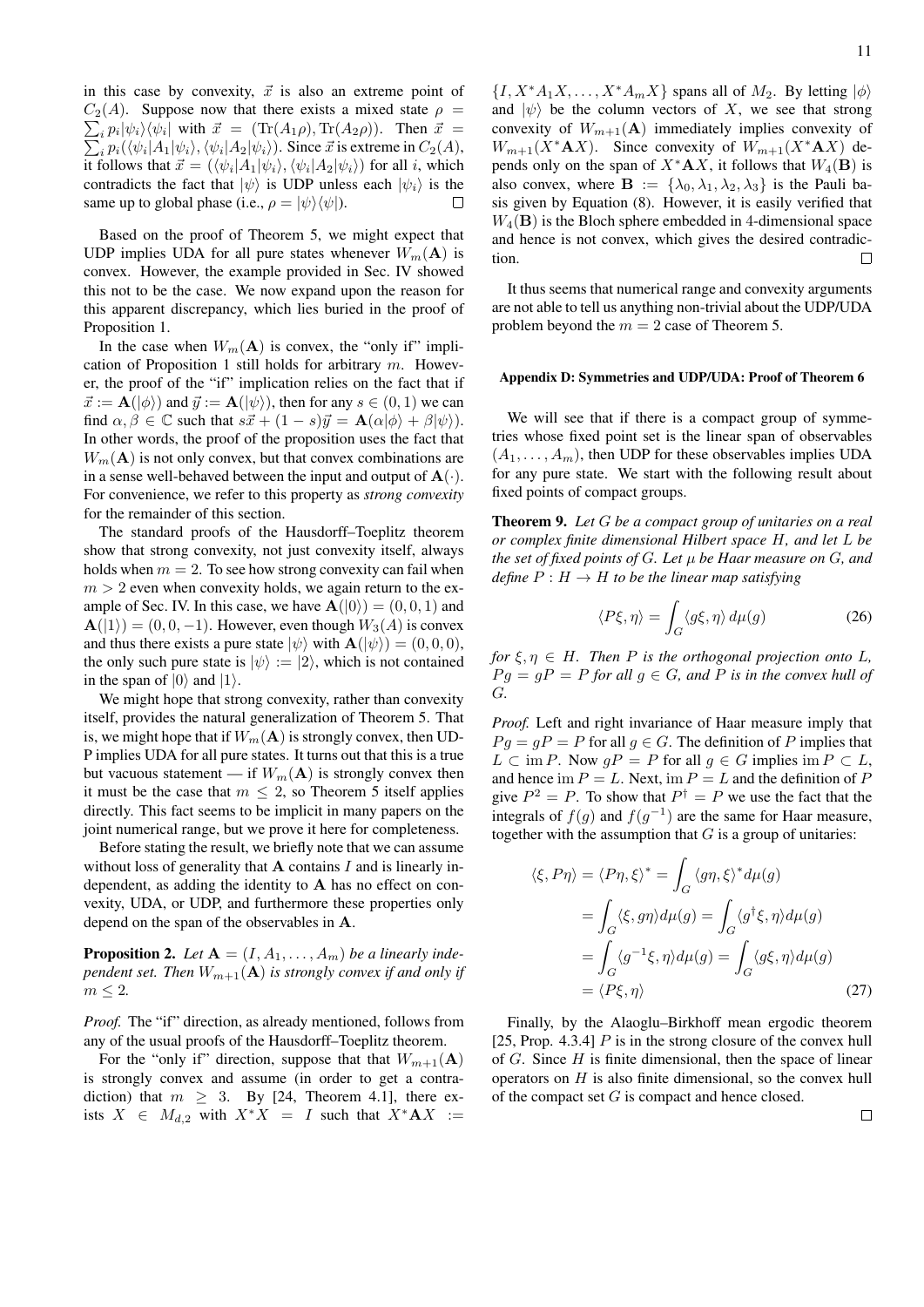Symmetries of  $K_d$  are given by conjugation by unitaries or by the transpose map or by composition of these two types of symmetries. (An affine automorphism of  $K_d$  preserves transition probabilities, cf. [26], so this is a consequence of Wigner's theorem [27, 233-236].)

If we view the space of observables in  $M_d$  as a real Hilbert space (with the usual inner product  $\langle X, Y \rangle = \text{tr}(XY)$ ), then conjugation by unitaries and the transpose map both preserve this inner product, so are given by unitaries on this Hilbert space.

If  $L$  is a (real) linear subspace of observables containing the identity, then L will be the real linear span of  $L \cap K_d$ . Thus any symmetry of  $K_d$  will fix  $L \cap K_d$  if and only if that symmetry when extended to a map on  $M_d$  fixes L. If G is a compact group of symmetries whose fixed point set is  $L \cap K_d$ , then the corresponding maps on  $M_d$  will have fixed point set L.

**Theorem 10.** Let  $A$  be a finite set of observables on  $H_d$  with *real linear span* L*. Assume there exists a compact group* G *of affine automorphisms of*  $K_d$  *whose fixed point set is*  $L \cap K_d$ *. Then each pure state which is UDP for measuring* A *is also UDA.*

*Proof.* As discussed above, we may view G as a compact group of unitaries with fixed point set  $L$ . Define  $P$  as in Theorem 9. Fix a pure state  $\rho$ .

Suppose first that  $\rho \notin L \cap K_d$ . Then there is some  $g \in G$ such that  $g(\rho) \neq \rho$ . Since  $Pg = P$ , both  $g(\rho)$  and  $\rho$  are pure states with the same image in  $L \cap K_d$  under the map P. Thus UDP fails for  $\rho$  (and hence trivially UDA fails).

Now suppose  $\rho \in L \cap K_d$ . Let  $\sigma \in K_d$  be a pre image of  $\rho$ under P. Then

$$
1 = \langle P\sigma, \rho \rangle = |\int_G \langle g\sigma, \rho \rangle d\mu(g)| \le \int_G ||g\sigma|| ||\rho|| d\mu(g) \le 1,
$$

and equality can hold only if  $q\sigma = \rho$  for all q, i.e., if and only if  $\sigma \in L$ . Then  $\sigma = P\sigma = \rho$ , so for such  $\rho$  both UDP and UDA hold.  $\Box$ 

**Corollary 1.** *For*  $d = 2$ *, for all pure states and all sets* **A** *of observables, UDP implies UDA.*

*Proof.* Let  $A_1 = I, A_2, \ldots, A_m$  be observables in  $M_2$  and let  $L = S(A)$  be their real linear span. We will show that there is a finite group of affine automorphisms  $G$  of the state space  $K_d$  of  $M_2$  with fixed point set  $L \cap K_d$ . There are three cases, depending on the dimension of the fixed point set. The fixed point set in the Bloch sphere will be the central point, a diameter of the Bloch sphere, or the intersection of a plane (through the center) with the Bloch sphere. In each case reflection of the Bloch sphere in the fixed point set generates an order 2 group of affine automorphisms with fixed point set  $L \cap K_d$ . Now the corollary follows from Theorem 10.  $\Box$ 

**Corollary 2.** Let  $A = A_1, \ldots, A_p$  be observables in  $M_d$ . If *the (complex) linear span of* **A** *is a* \*-subalgebra A of  $M_d$ , *then UDP = UDA for pure states measured by these observables.*

*Proof.* UDP and UDA for a set of observables aren't affected if we include the identity among those observables, so hereafter we assume that  $I_d \in \mathbf{A}$ . Note that A is the linear span of the unitaries in  $A$ . Furthermore,  $A$  is a von Neumann algebra containing the identity  $I_d$ , so by the bicommutant theorem [28, Thm. 2.77]  $({\mathcal{A}}')' = {\mathcal{A}}$ , where for  $X \subset M_d$ , X' denotes the algebra of matrices that commute with all matrices in X. Combining these two statements shows that  $A$  is the set of matrices that commute with all unitaries in  $A'$ , and thus is the set of fixed points of  $G = \{ \text{Ad}_U | \text{U} \text{ is a unitary in } \mathcal{A}' \}$ . It follows that  $L = A_{sa}$  (the Hermitian matrices in A) is the set of observables fixed by the compact group  $G$ . The corollary follows from Theorem 10.

**Example 1.** Let  $A = \{E_{11}, \ldots, E_{dd}\}$ . Then the complex lin*ear span of* A *consists of the diagonal matrices. From Corollary 2 it follows that for each pure state on*  $M_d$ , *UDP for* **A** *implies UDA.*

We can generalize the last example by taking the  $*$ algebra consisting of diagonal observables with the restriction that certain diagonal entries coincide. For example, if  $d = 7$  we can look at diagonal matrices of the form  $diag(a, a, b, b, b, c, d)$  whose linear span will be 4 dimensional. The space of Hermitian members of this algebra is four dimensional. If we choose 4 observables including the identity spanning this space, then UDA = UDP for all pure states when measuring these observables. (We could drop the identity from this list if we wish.) In this way for any  $d$  we can find a set of k observables for any  $k \leq d$  for which UDA = UDP.

We can also find many larger sets of observables for which UDA = UDP. For example, for any  $d$  we can consider the  $*$ algebra of all block diagonal matrices with  $k$  blocks that are of size  $d_i \times d_i$  for  $1 \leq k \leq p$ , where  $d_1 + d_2 + \cdots + d_p = d$ . The subspace of Hermitian matrices in this algebra has dimension  $\sum_i d_i^2$ , so any such dimension is realizable as the number of observables in a set of observables for which UDA = UDP holds for all pure states.

### ACKNOWLEDGEMENTS

JC is supported by NSERC and NSF of China (Grant No. 61179030). ZJ acknowledges support from NSERC, ARO. NJ is supported by the University of Guelph Brock Scholarship and an NSERC Postdoctoral Fellowship. DWK is supported by NSERC Discovery Grant 400160 and NSERC Discovery Accelerator Supplement 400233. BZ is supported by NSERC and CIFAR.

 $\Box$ 

<sup>[1]</sup> T. Heinosaari, L. Mazzarella, and M. M. Wolf, ArXiv e-prints (2011), 1109.5478.